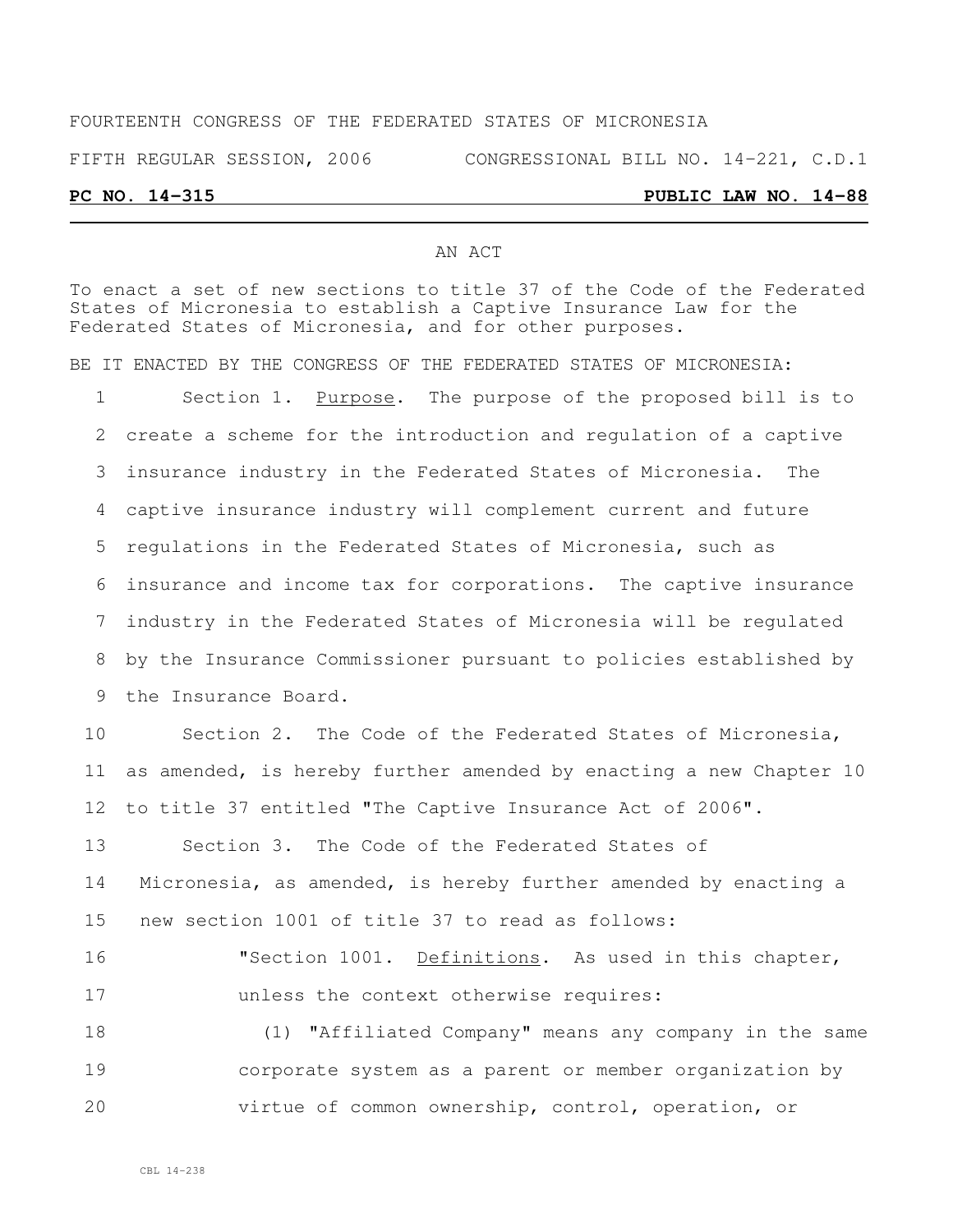| management. |
|-------------|
|             |

 (2) "Association" means any legal association of individuals, corporations, partnerships, associations, or other entities that own, control, or hold with power to vote all of the outstanding voting securities of the captive insurance company.

 (3) "Captive Insurance Company" means an insurance company formed or licensed under this chapter.

 (4) "Commissioner" means the individual appointed as the Insurance Commissioner under this title.

 (5) "Domestic captive insurance company" means a captive insurance company organized under the laws of the Federated States of Micronesia.

 (6) "Foreign captive insurance company" means a captive insurance company organized under the laws of a jurisdiction other than the Federated States of Micronesia.

 (7) "Insurance Manager" means an individual or company which provides insurance expertise to or for captive insurance companies and which has in its bona fide employment a person who is a current member in good standing of the applicable professional body or of some other professional insurance association recognized by the Commissioner for the purpose of providing insurance expertise and has been approved by the Commissioner.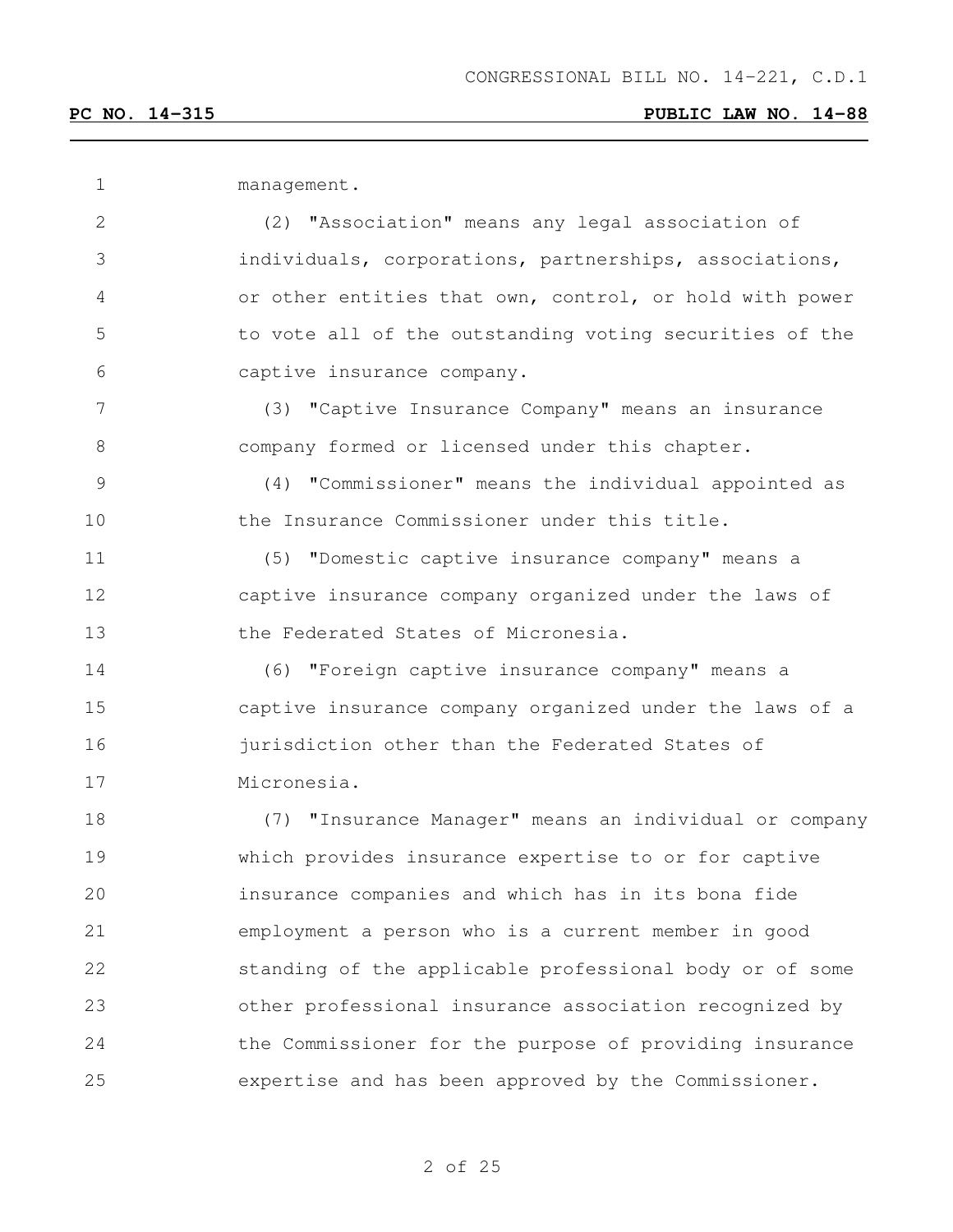(8) "Member Organization" means any individual, corporation, partnership, association, or other entity that belongs to an association. (9) "Parent" means a corporation, partnership, other entity, or individual that directly or indirectly owns, controls, or holds with power to vote more than 50% of the outstanding voting securities of a captive insurance company. (10) "Principal Representative" means any individual or corporation registered and in good standing with the Federated States of Micronesia, operating in or from within the Federated States of Micronesia who, not being 13 a bona fide employee of the captive insurance company, maintains for the captive insurance company full and proper records of the business activities of the captive insurance company. (11) "Unaffiliated business" means any company: (a) That is not in the corporate system of a parent and affiliated companies; (b) That has an existing contractual relationship with a parent or affiliated company; and (c) Whose risks are managed by a captive insurance company in accordance with this chapter." Section 4. The Code of the Federated States of Micronesia, as amended, is hereby further amended by enacting a new section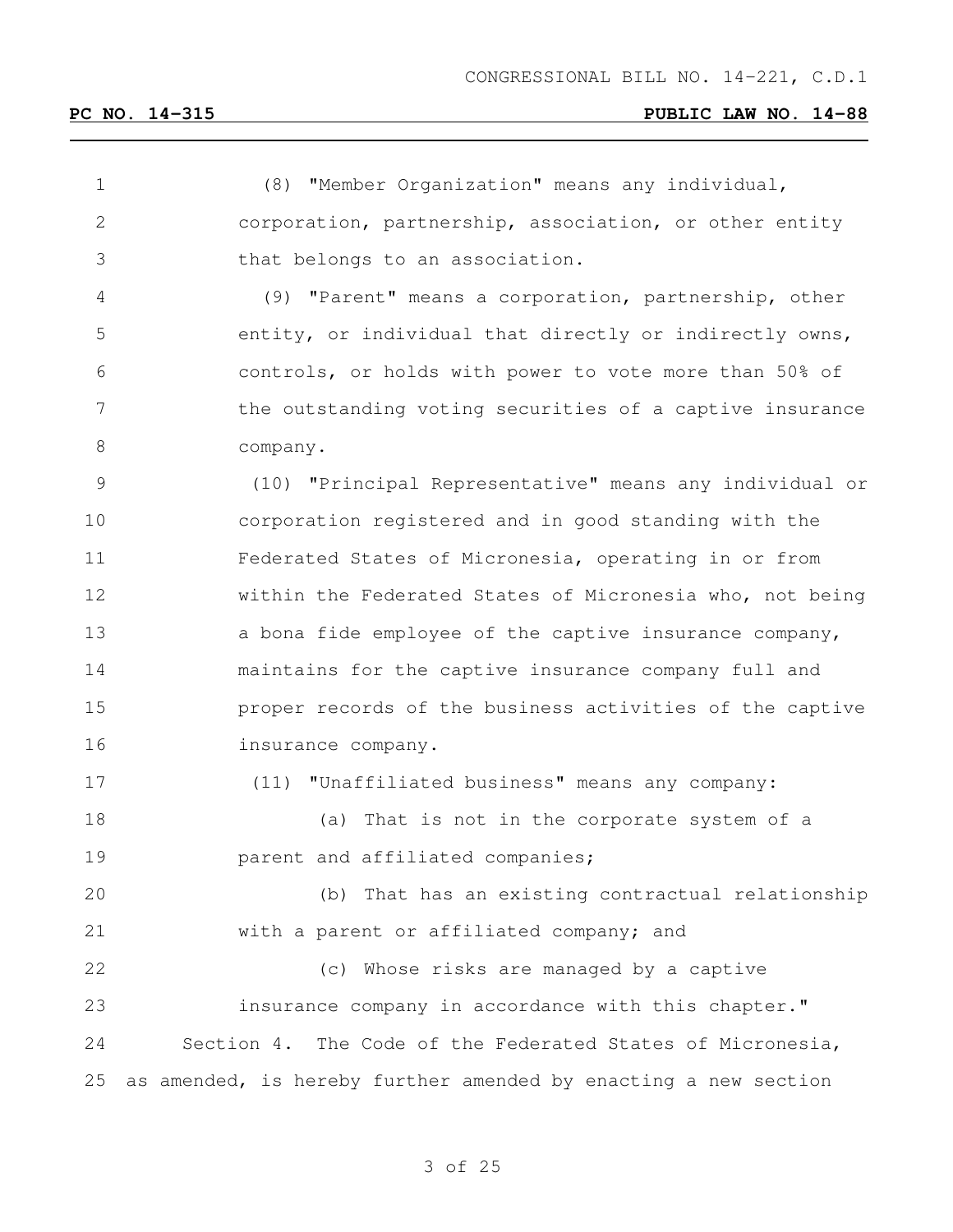1002 of title 37 to read as follows:

| 2             | "Section 1002. Determination of class of captive                |
|---------------|-----------------------------------------------------------------|
| 3             | insurance companies. Each captive insurance company             |
| 4             | formed under this chapter shall be designated and               |
| 5             | licensed as one of the following classes of captive             |
| 6             | insurance companies:                                            |
| 7             | (1) A class 1 company shall be a captive insurance              |
| 8             | company that insures the risks of its parent and                |
| $\mathcal{G}$ | affiliated companies or associations;                           |
| 10            | (2) Additional classes of captive insurance companies           |
| 11            | may, from time to time, be created by amendment of this         |
| 12            | chapter."                                                       |
| 13            | Section 5. The Code of the Federated States of Micronesia,      |
| 14            | as amended, is hereby further amended by enacting a new section |
| 15            | 1003 of title 37 to read as follows:                            |
| 16            | "Section 1003. Captive Insurance Company Licensing.             |
| 17            | (1) Captive insurance companies shall be licensed in            |
| 18            | accordance with Chapter 3 of this Title.                        |
| 19            | (2) In considering whether to license a captive                 |
| 20            | insurance company under this chapter, the Commissioner          |
| 21            | and Insurance Board shall consider the following                |
| 22            | factors:                                                        |
| 23            | (a) Principal office and principal                              |
| 24            | representative:                                                 |
| 25            | The captive insurance company shall<br>(i)                      |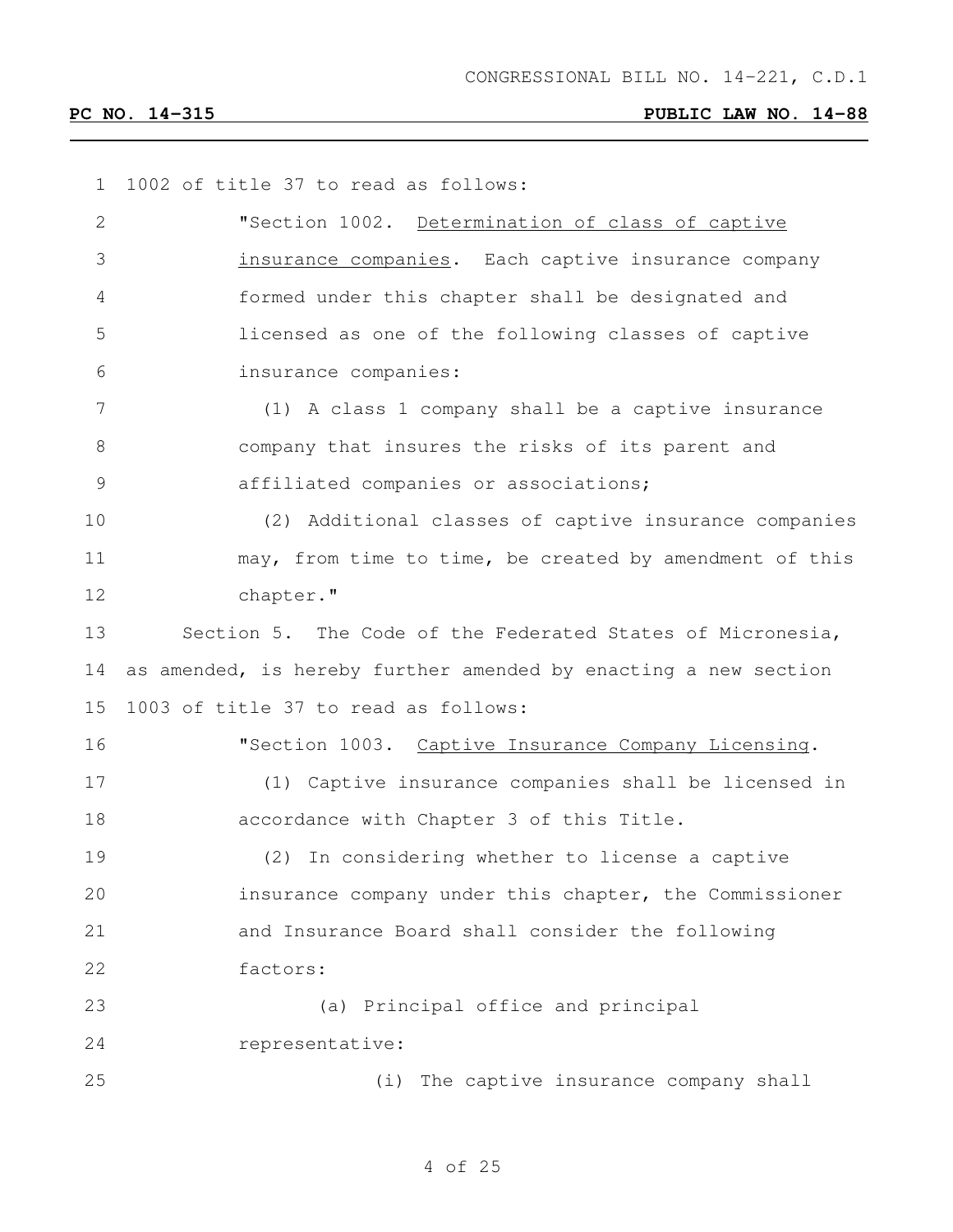| $\mathbf 1$   | maintain a principal place of business within the      |
|---------------|--------------------------------------------------------|
| $\mathbf{2}$  | Federated States of Micronesia;                        |
| 3             | (ii) appoint a principal representative that           |
| 4             | shall be approved by the Commissioner;                 |
| 5             | (iii) hold an annual board of directors                |
| 6             | meeting in the Federated States of Micronesia.<br>In   |
| 7             | meeting the quorum requirements for this annual board  |
| $\,8\,$       | meeting, only the principal representative is required |
| $\mathcal{G}$ | to be physically present in the Federated States of    |
| 10            | Micronesia. The remainder of the quorum may be present |
| 11            | via telephone;                                         |
| 12            | (iv) The captive insurance company shall               |
| 13            | maintain in its principal office accurate documents in |
| 14            | English of the insurance business and accounting for   |
| 15            | examination by the Commissioner.                       |
| 16            | (b) Application documents: the captive insurance       |
| 17            | company shall file the following documents with its    |
| 18            | application for an insurance license with the          |
| 19            | Commissioner and Insurance Board:                      |
| 20            | (i) the amount and liquidity of its assets             |
| 21            | relative to the risks to be assumed;                   |
| 22            | (ii) the adequacy of the expertise,                    |
| 23            | experience, and character of the person or persons who |
| 24            | will manage it;                                        |
| 25            | (iii) the overall soundness of its plan of             |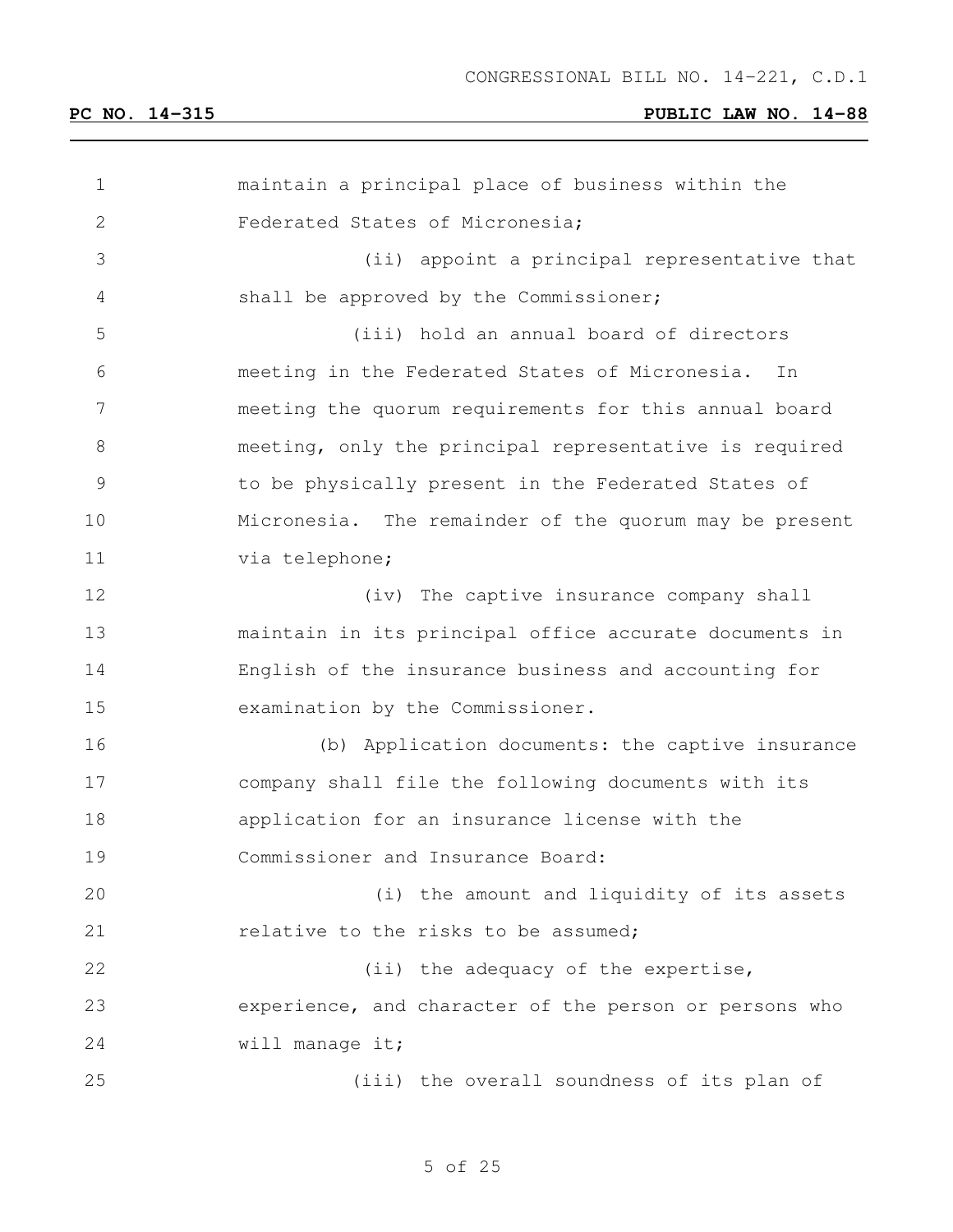| $\mathbf 1$  | operation;                                                    |
|--------------|---------------------------------------------------------------|
| $\mathbf{2}$ | (iv) the adequacy of the loss prevention                      |
| 3            | programs of its insureds; and                                 |
| 4            | (v) such other factors deemed relevant by                     |
| 5            | the Commissioner in ascertaining whether the proposed         |
| 6            | captive insurance company will be able to meet its            |
| 7            | policy obligations.                                           |
| $8\,$        | (3) Each captive insurance company shall pay to the           |
| $\mathsf 9$  | Insurance Board a nonrefundable fee of \$500 for              |
| 10           | examining, investigating, and processing its application      |
| 11           | for licensing, and the Commissioner is authorized to          |
| 12           | retain legal, financial and examination services, the         |
| 13           | reasonable cost of which may be charged against the           |
| 14           | applicant. In addition, each captive insurance company        |
| 15           | shall pay a license fee for the year of registration and      |
| 16           | a renewal fee each year thereafter of \$500.                  |
| 17           | (4) If the Insurance Board is satisfied that the              |
| 18           | documents filed by the captive insurance company comply       |
| 19           | with this title, the Commissioner may grant a license         |
| 20           | authorizing it to transact insurance business in the          |
| 21           | Federated States of Micronesia until March 31, of the         |
| 22           | year of application at which time the license may be          |
| 23           | renewed."                                                     |
| 24           | Section 6. The Code of the Federated States of Micronesia, as |

amended, is hereby further amended by enacting a new section 1004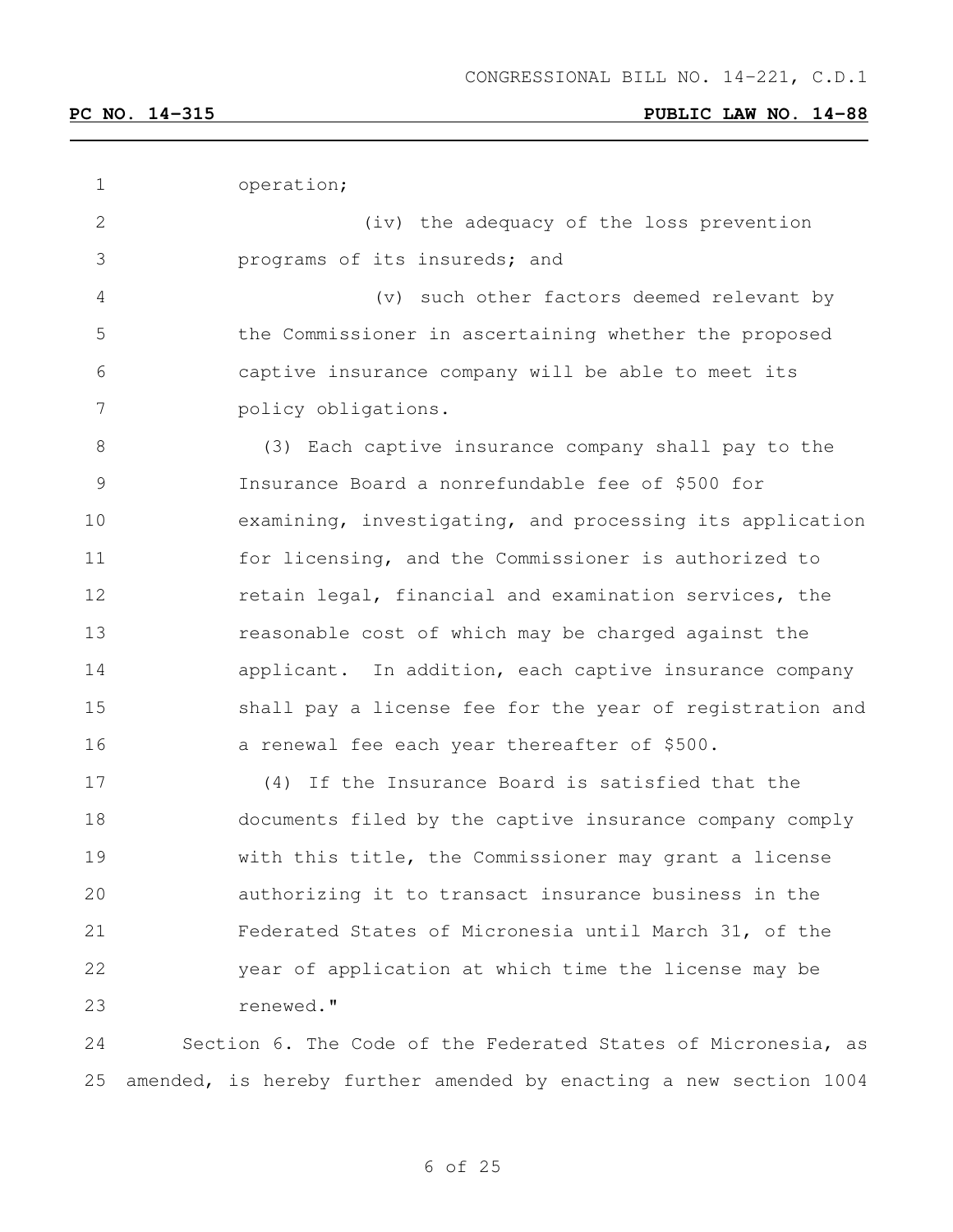| 1              | of title 37 to read as follows:                        |
|----------------|--------------------------------------------------------|
| $\mathbf{2}$   | "Section 1004. Confidential treatment.                 |
| 3              | (1) No captive insurance company, or person who, in    |
| 4              | his past or current position with a captive insurance  |
| 5              | company has acquired information concerning an insured |
| 6              | entity shall disclose such information except:         |
| 7              | (a) to an affiliated entity in the usual course        |
| 8              | of business;                                           |
| $\overline{9}$ | (b) with the written authorization of the policy       |
| 10             | owner or his legal personal representative;            |
| 11             | (c) for the purpose of performing his duties           |
| 12             | under this Act;                                        |
| 13             | (d) when required to do so by a court in the           |
| 14             | Federated States of Micronesia;                        |
| 15             | (e) in order to comply with the provisions of          |
| 16             | this Act or any other law.                             |
| 17             | (2) No member of the Insurance Board, the Insurance    |
| 18             | Commissioner or any employee or agent of the Insurance |
| 19             | Board or Commissioner shall disclose to any person any |
| 20             | information relating to any captive insurance company  |
| 21             | that he has acquired in the performance of his duties  |
| 22             | under this Act except:                                 |
| 23             | (a) for the purpose of the performance of his          |
| 24             | duties or the exercise of his functions;               |
| 25             | (b) when lawfully required to so by any court, or      |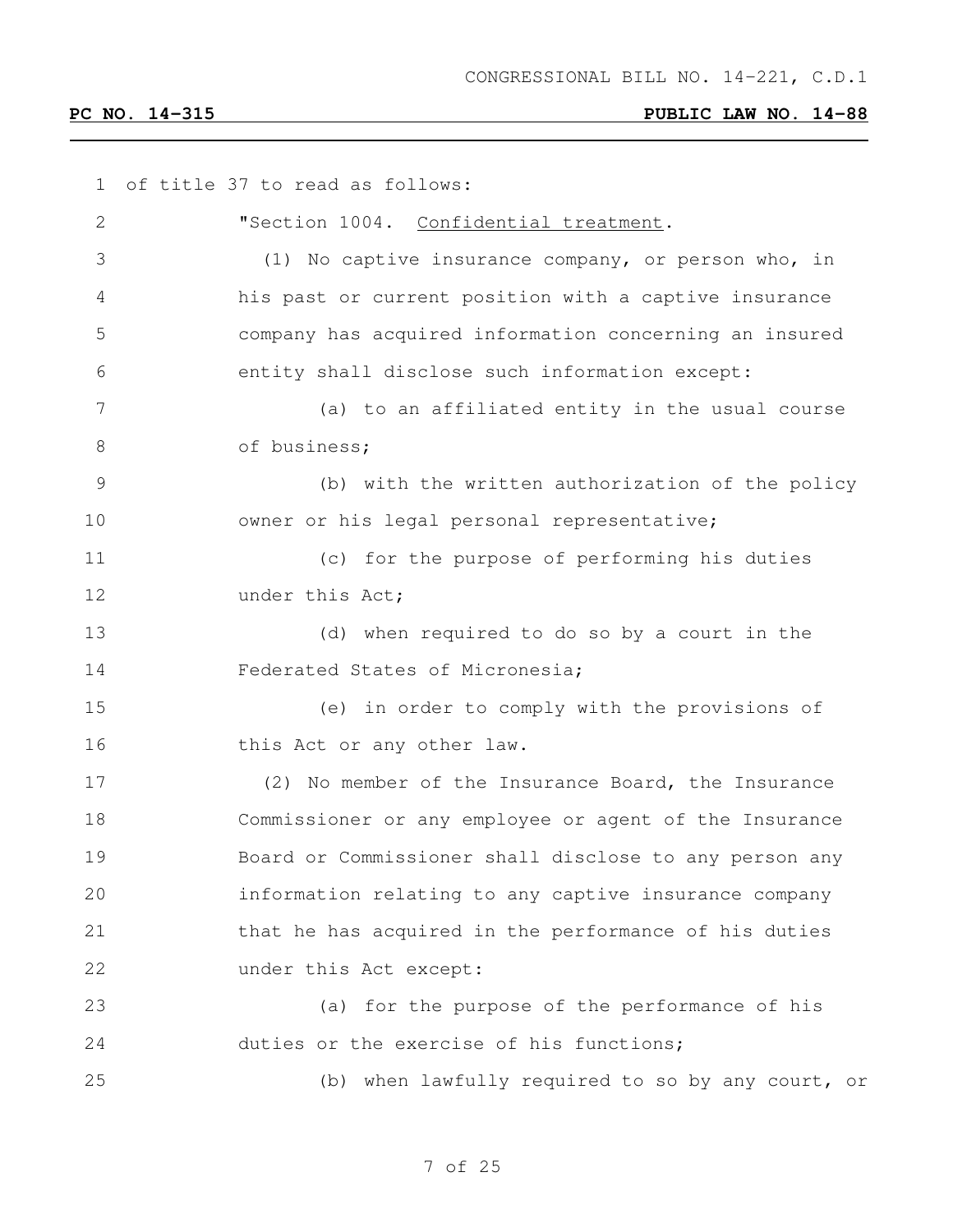| $\mathbf 1$    | in proceedings for an offense against this title;               |
|----------------|-----------------------------------------------------------------|
| 2              | (c) with the consent of the person to whom the                  |
| 3              | information relates;                                            |
| 4              | (d) to the extent that the information is                       |
| 5              | available under any other law or in public documents;           |
| 6              | (e) in aggregated or summary form, in such a                    |
| $7\phantom{.}$ | manner as to prevent any information disclosed from             |
| $8\,$          | being identified by any person as being related to a            |
| 9              | particular person, including for statistical purposes;          |
| 10             | (f) in confidence to a supervisory authority in                 |
| 11             | the Federated States of Micronesia or any other country         |
| 12             | so long as the Insurance Board is reasonably satisfied          |
| 13             | the recipient of the information will maintain                  |
| 14             | confidentiality;                                                |
| 15             | (g) in confidence to advisors from the private                  |
| 16             | sector, international organizations or foreign                  |
| 17             | governments for the purpose of improving the regulatory         |
| 18             | system and performance of the Insurance Board, so long          |
| 19             | as the Insurance Board is reasonably satisfied the              |
| 20             | recipient of the information will maintain                      |
| 21             | confidentiality."                                               |
| 22             | Section 7. The Code of the Federated States of Micronesia,      |
| 23             | as amended, is hereby further amended by enacting a new section |
| 24             | 1005 of title 37 to read as follows:                            |
| 25             | "Section 1005. Names of Companies. In addition to the           |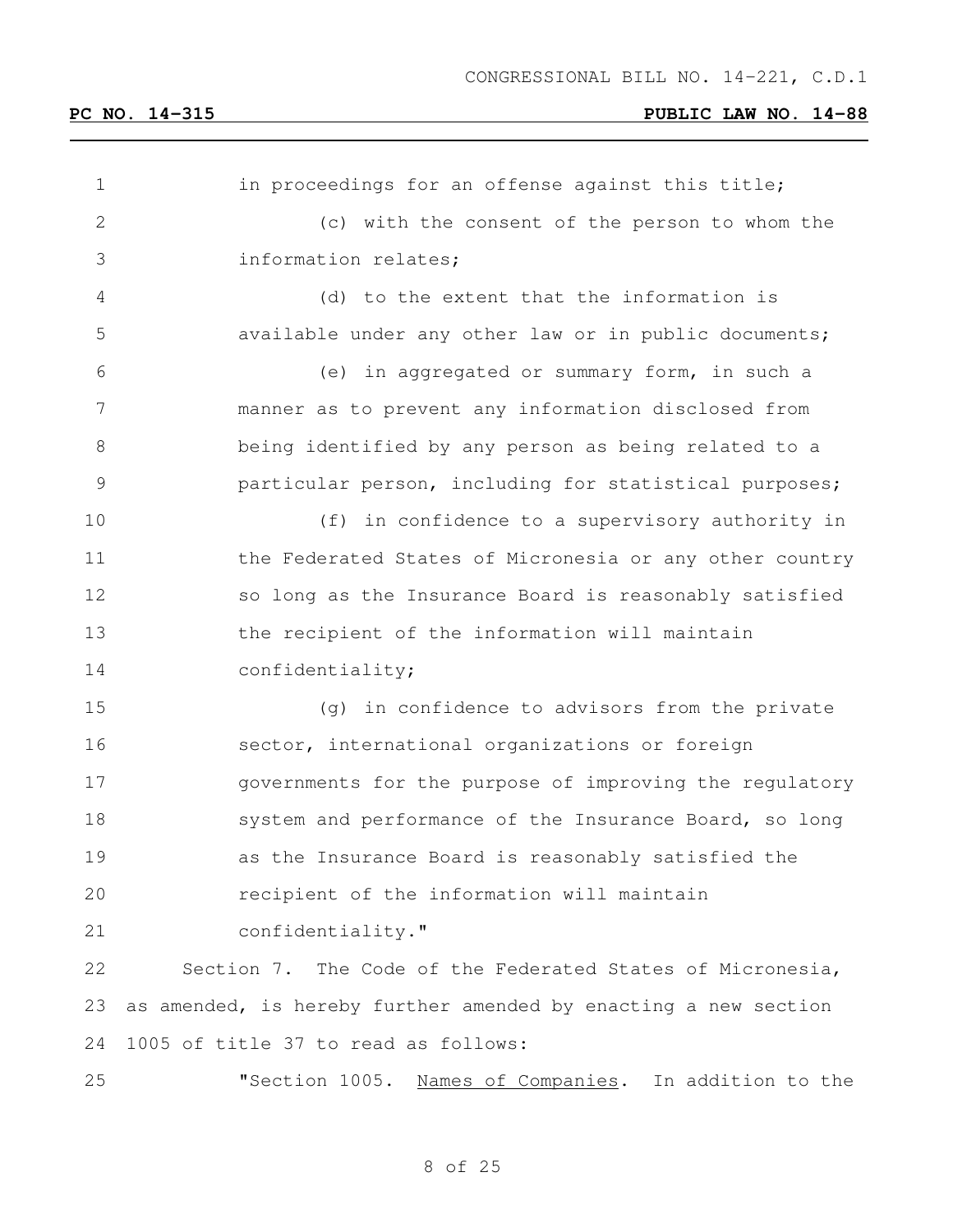| 1               | requirements of chapter 5 of this title, no captive             |
|-----------------|-----------------------------------------------------------------|
| $\mathbf{2}$    | insurance company shall adopt a name that is the same,          |
| 3               | deceptively similar, or likely to be confused with or           |
| 4               | mistaken for any other existing business name registered        |
| 5               | in the Federated States of Micronesia."                         |
| 6               | Section 8. The Code of the Federated States of Micronesia,      |
| $7\phantom{.0}$ | as amended, is hereby further amended by enacting a new section |
| 8               | 1006 of title 37 to read as follows:                            |
| $\mathcal{G}$   | "Section 1006. Redomestication; approval as domestic            |
| 10              | captive insurance company. Any foreign captive                  |
| 11              | insurance company may become a domestic captive                 |
| 12              | insurance company by meeting the following requirements:        |
| 13              | (1) Compliance with all of the requirements relating            |
| 14              | to the registration and licensing of a captive insurance        |
| 15              | company as stated in this title, and any additional             |
| 16              | requirements that the Commissioner or Insurance Board           |
| 17              | may require;                                                    |
| 18              | (2) The articles of incorporation or other                      |
| 19              | organizational document shall be amended in compliance          |
| 20              | with the laws of the Federated States of Micronesia and         |
| 21              | restated in its entirety before submission to the               |
| 22              | Commissioner and Insurance Board. Before the amended            |
| 23              | and restated articles of incorporation and other                |
| 24              | organizational documents are transmitted to the National        |
| 25              | Registrar of Corporations, the redomesticating captive          |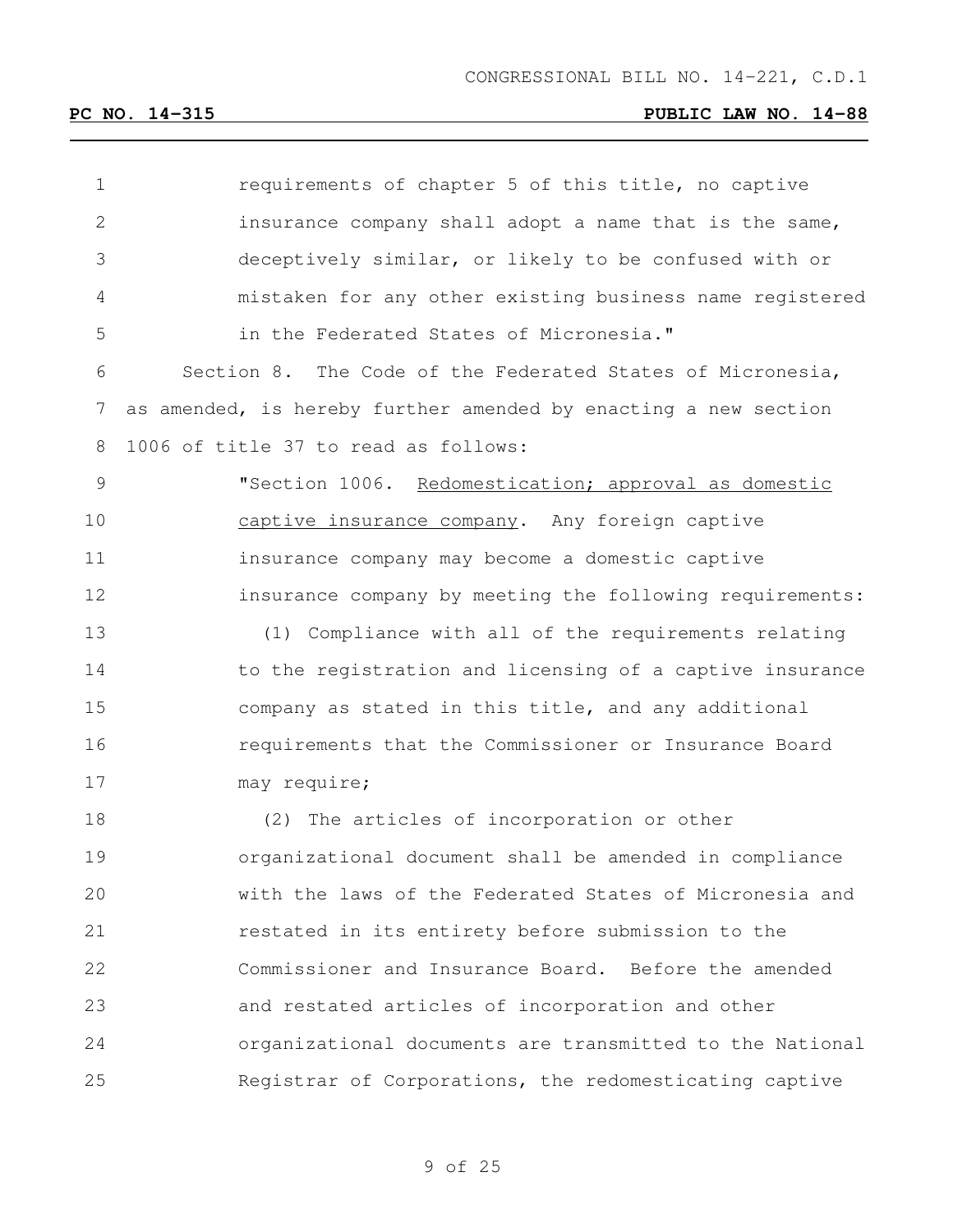| 1              | insurance company shall petition the Commissioner and    |
|----------------|----------------------------------------------------------|
| $\overline{2}$ | Insurance Board to issue a certificate setting forth the |
| 3              | Insurance Board's finding that the redomestication and   |
| 4              | maintenance of the captive insurance company shall       |
| 5              | promote the general good of the Federated States of      |
| 6              | Micronesia. In arriving at the finding, the              |
| 7              | Commissioner and Insurance Board shall consider:         |
| 8              | (a) The character, reputation, financial                 |
| 9              | standing, and purposes of the foreign captive insurance  |
| 10             | company;                                                 |
| 11             | The character, reputation, financial<br>(b)              |
| 12             | responsibility, insurance experience, and business       |
| 13             | qualifications of the officers and directors; and        |
| 14             | (c) Any other aspects as the Commissioner and            |
| 15             | Insurance Board deem advisable;                          |
| 16             | (3) The following shall be transmitted to the            |
| 17             | Registrar of Corporations for filing:                    |
| 18             | (a) Articles of redomestication;                         |
| 19             | (b) Certificate issued by the Commissioner;              |
| 20             | (c) Certificate of good standing duly                    |
| 21             | authenticated by the proper officer of the country under |
| 22             | the laws of which the foreign captive insurance company  |
| 23             | is incorporated; provided that the certificate shall be  |
| 24             | dated not earlier than forty-five days prior to the      |
| 25             | filing of the articles of redomestication; and provided  |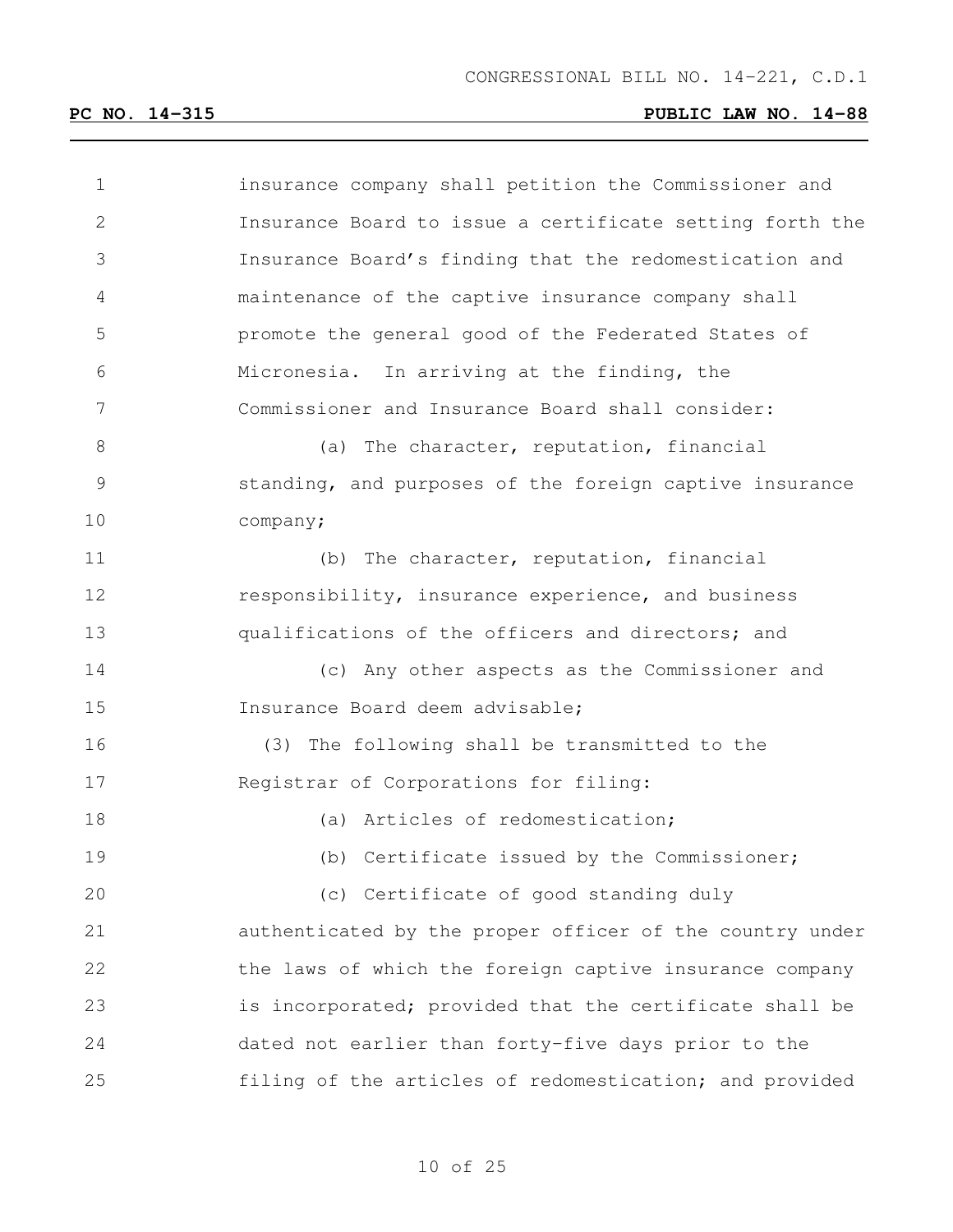| 1             | further that if the certificate of good standing is in a |
|---------------|----------------------------------------------------------|
| $\sqrt{2}$    | foreign language, a translation under oath of the        |
| 3             | translator shall accompany the certificate;              |
| 4             | Amendments to the articles of incorporation<br>(d)       |
| 5             | or other organizational document in compliance with the  |
| 6             | laws of the Federated States of Micronesia; and          |
| 7             | (e) Restatement of the articles of incorporation         |
| 8             | or other organizational document in its entirety;        |
| $\mathcal{G}$ | The articles of redomestication shall set forth<br>(4)   |
| 10            | the following:                                           |
| 11            | (a) Name of the corporation;                             |
| 12            | (b) Date of incorporation and country of                 |
| 13            | incorporation;                                           |
| 14            | (c) Street address of the principal office in the        |
| 15            | Federated States of Micronesia;                          |
| 16            | (d) Name of the proposed principal                       |
| 17            | representative;                                          |
| 18            | (e) Names and titles of the officers and                 |
| 19            | directors of the corporation;                            |
| 20            | (f) A statement that the corporation is moving           |
| 21            | its domicile from its present country to the Federated   |
| 22            | States of Micronesia;                                    |
| 23            | (g) A statement that redomestication will occur          |
| 24            | upon filing the articles of redomestication and that the |
| 25            | corporation shall be subject to the laws of the          |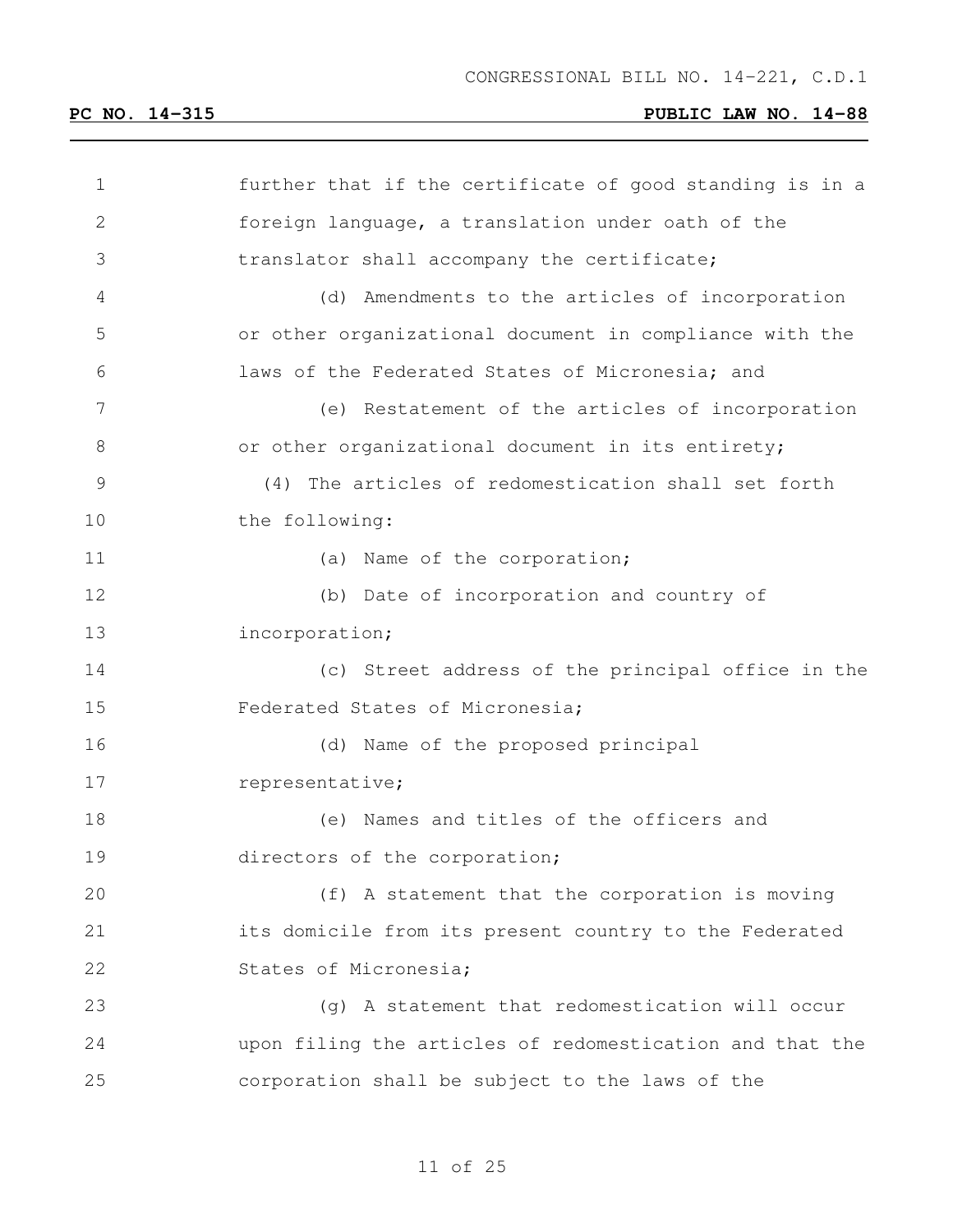Federated States of Micronesia; (h) A statement that copies of the articles of incorporation or other organizational documents and any amendments certified by the proper officer of the country under the laws of which the corporation is incorporated are attached; provided that if any of these documents are in a foreign language, a translation under 8 3 6 0 oath of the translator shall accompany these documents; and (i) Such other documents as may be required by this title or title 36 of the Code of the Federated States of Micronesia and regulations in force pursuant 13 to those titles. (5) The domestic captive insurance company shall be entitled to the necessary or appropriate certificates and licenses to do business in the Federated States of Micronesia and shall be subject to the authority and **jurisdiction of the Federated States of Micronesia.** No captive insurance company redomesticating into the Federated States of Micronesia need merge, consolidate, transfer assets, or otherwise engage in any other reorganization, other than as specified in this section. (6) Upon redomestication in accordance with this section, the foreign captive insurance company shall become a domestic captive insurance company organized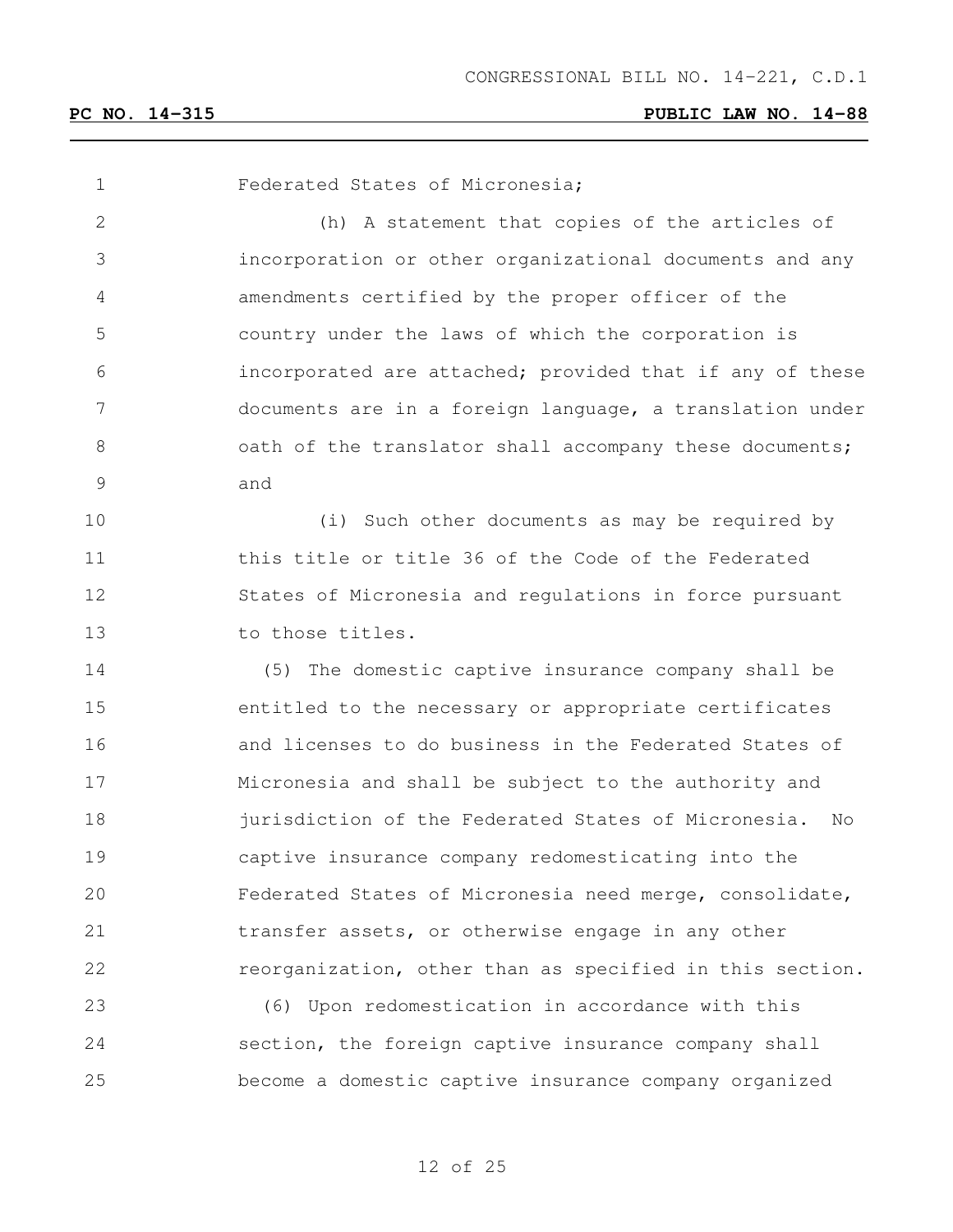| $\mathbf 1$    | under the laws of the Federated States of Micronesia and        |
|----------------|-----------------------------------------------------------------|
| $\mathbf{2}$   | shall have all the rights, privileges, immunities, and          |
| 3              | powers and be subject to all applicable laws, duties,           |
| 4              | and liabilities of a domestic captive insurance company         |
| 5              | of the same type. The domestic captive insurance                |
| 6              | company shall possess all rights that it had prior to           |
| $7\phantom{.}$ | the redomestication to the extent permitted by the laws         |
| 8              | of the Federated States of Micronesia and shall be              |
| $\mathsf 9$    | responsible and liable for all the liabilities and              |
| 10             | obligations that it was subject to prior to the                 |
| 11             | redomestication. All outstanding policies of the                |
| 12             | captive insurance company shall remain in full force and        |
| 13             | effect."                                                        |
| 14             | Section 9. The Code of the Federated States of Micronesia,      |
| 15             | as amended, is hereby further amended by enacting a new section |
| 16             | 1007 of title 37 to read as follows:                            |
| 17             | "Section 1007. Minimum Capital and Surplus                      |
| 18             | Requirements.                                                   |
| 19             | (1) No captive insurance company shall be registered            |
| 20             | and issued a license unless it shall possess and                |
| 21             | thereafter maintain unimpaired paid-in capital and              |
| 22             | surplus of:                                                     |
| 23             | (a) In the case of a class 1 captive insurance                  |
| 24             | company, not less than US \$100,000;                            |
| 25             | (b) In the case of a class 2 captive insurance                  |
|                |                                                                 |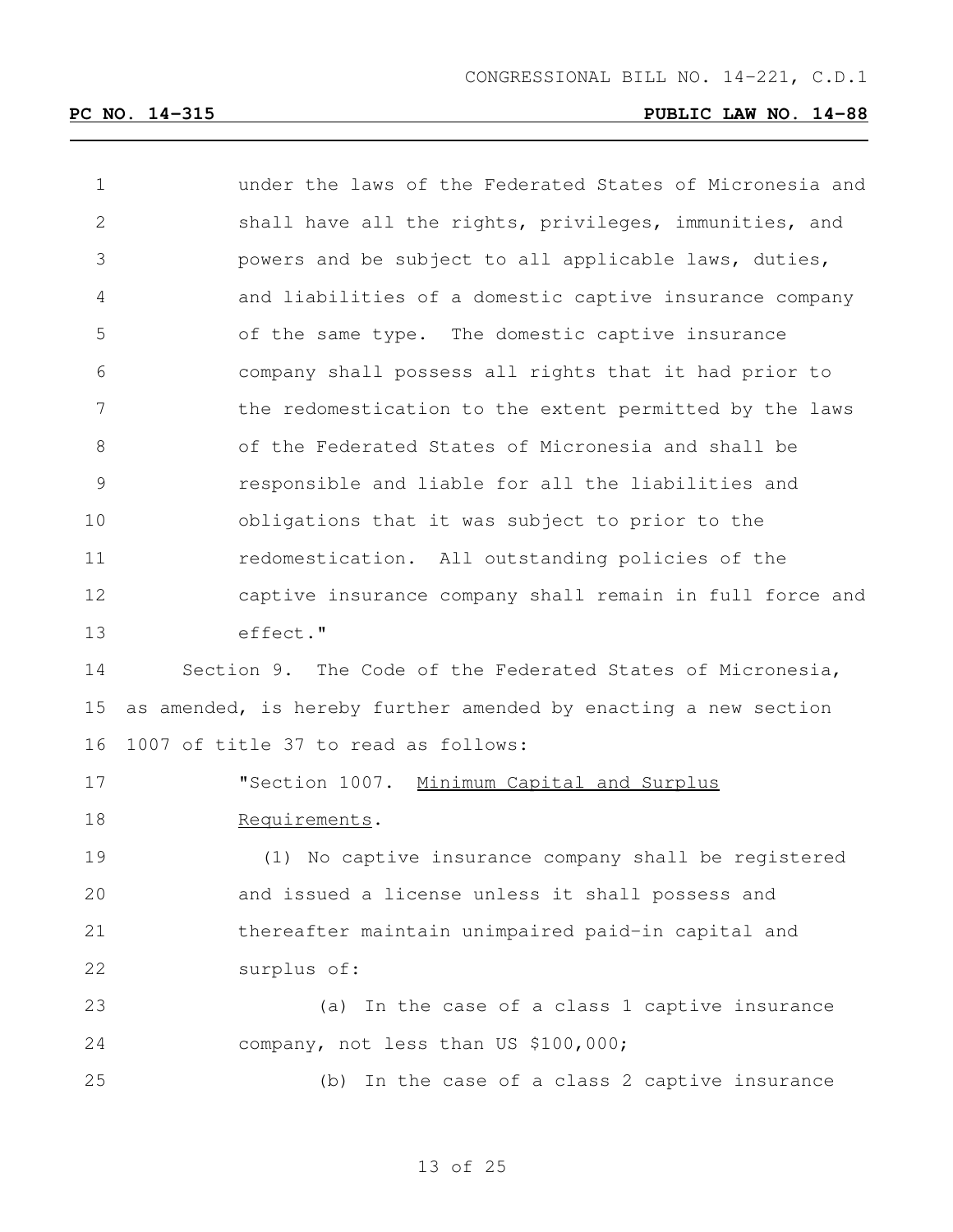company, not less than US \$100,000. (2) The Insurance Board may prescribe additional capital and surplus based upon the type, volume, and nature of insurance business transacted. (3) Capital and surplus may be in the form of any combination of the following: (a) Cash, 8 (b) letter of credit, (c) investments pursuant to section 1013 of this chapter, or (d) any other security deemed appropriate by the **Insurance Board."**  Section 10. The Code of the Federated States of Micronesia, as amended, is hereby further amended by enacting a new section 1008 of title 37 to read as follows: 16 "Section 1008. Dividends. No captive insurance company may pay a dividend out of, or other distribution with respect to, capital or surplus without the prior approval of the Commissioner and Insurance Board. A captive insurance company may submit to the Commissioner and Insurance Board for approval, an ongoing plan for the payment of dividends or other distributions which will take into account the retention at the time of each payment, and capital or surplus in excess of amounts specified by, or determined in accordance with formulas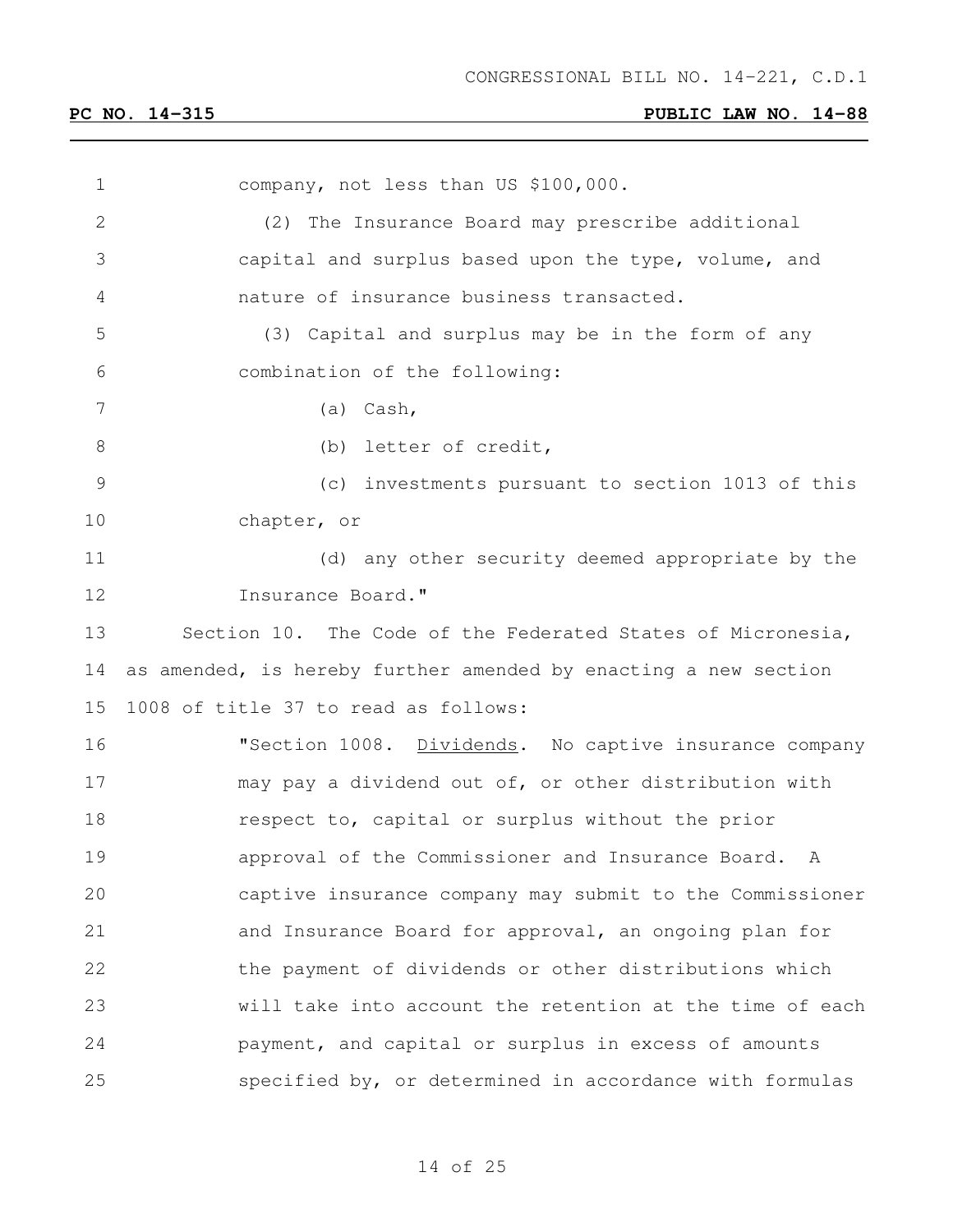| 1             | approved by the Commissioner and Insurance Board."              |
|---------------|-----------------------------------------------------------------|
| $\mathbf{2}$  | Section 11. The Code of the Federated States of Micronesia,     |
| 3             | as amended, is hereby further amended by enacting a new section |
| 4             | 1009 of title 37 to read as follows:                            |
| 5             | "Section 1009. Formation of Captive Insurance                   |
| 6             | Companies. Captive insurance companies shall be formed          |
| 7             | pursuant to the requirements of title 36 of the Code of         |
| 8             | the Federated States of Micronesia and National                 |
| $\mathcal{G}$ | Corporation's Regulations in force in the Federated             |
| 10            | States of Micronesia."                                          |
| 11            | Section 12. The Code of the Federated States of Micronesia,     |
| 12            | as amended, is hereby further amended by enacting a new section |
| 13            | 1010 of title 37 to read as follows:                            |
| 14            | "Section 1010. Reports and Statements.                          |
| 15            | (1) Captive insurance companies shall not be required           |
| 16            | to make any annual report or filings except as provided         |
| 17            | in this chapter.                                                |
| 18            | (2) Captive insurance companies shall submit to the             |
| 19            | Commissioner and Insurance Board the following within           |
| 20            | three months of the companies fiscal year-end:                  |
| 21            | (a) A report of its financial condition verified                |
| 22            | by oath of two of its executive officers;                       |
| 23            | (b) Audited financial statements prepared                       |
| 24            | according to generally accepted accounting principles or        |
| 25            | international accounting standards, unless the                  |
|               |                                                                 |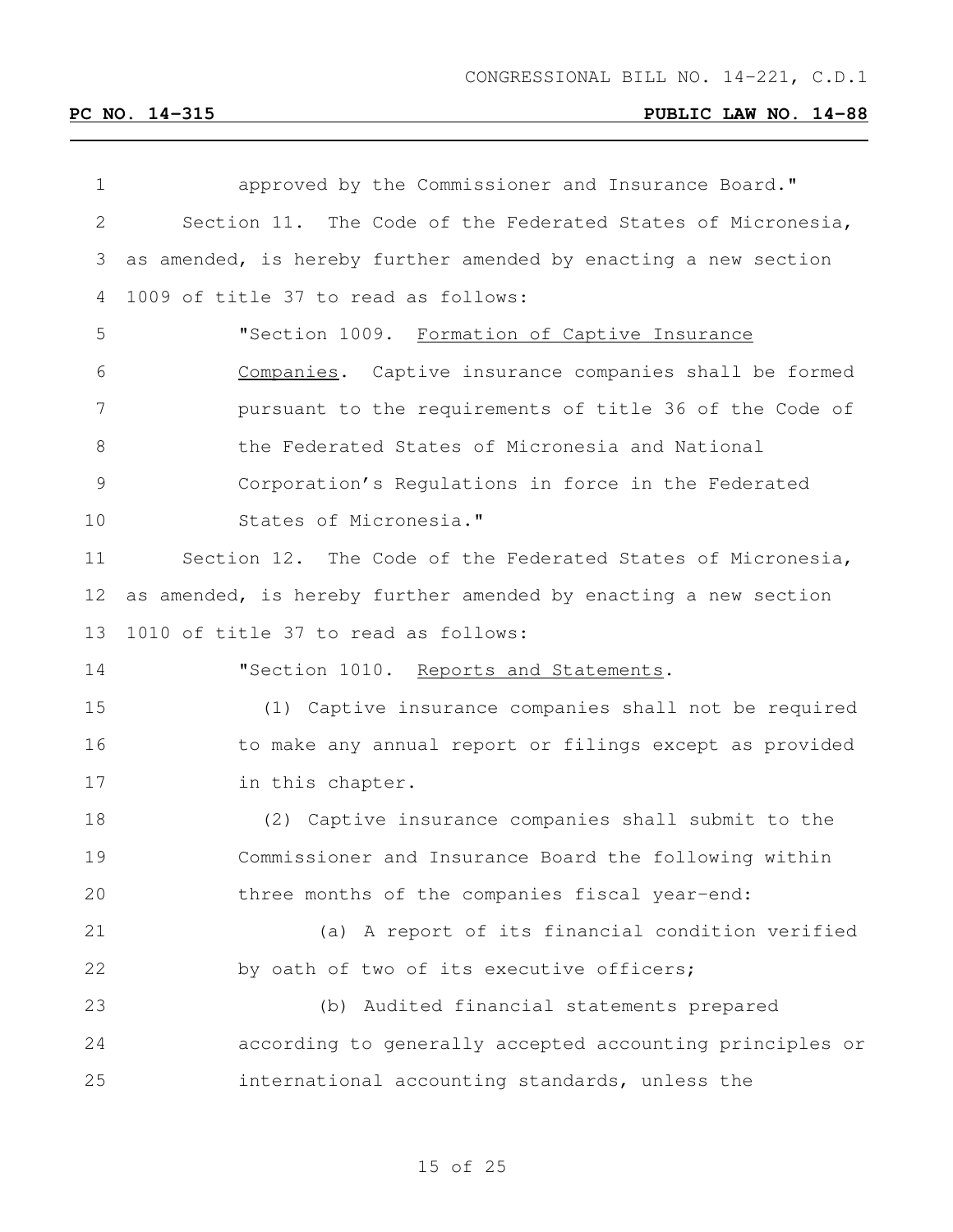Commissioner and Insurance Board approves any appropriate or necessary modifications or changes thereof required or approved or accepted by the Commissioner and Insurance Board for the type of insurance and kinds of insurers to be reported upon, and as supplemented by additional information required by the Commissioner and Insurance Board. The audited financial statements shall be completed by a person approved by the Commissioner and Insurance Board who qualifies as an accountant by examination of one of the Institutes of Chartered Accountants, or Japanese Institute of Certified Public Accountants, or American Institute of Certified Public Accountants, or other qualified accountant as recognized by the Commissioner 15 and Insurance Board:

 (c) Opinion of loss reserve specialist, regarding reserves for the insurance business underwritten by the captive insurance company. The opinion of loss reserves shall be completed by a person approved by the Commissioner and Insurance Board who is a member of the Institute of Actuaries, or the Institute of Actuaries of Japan, or the American Academy of Actuaries, or other qualified loss reserve specialist recognized by the Commissioner and Insurance Board;

(d) Any additional reports as prescribed and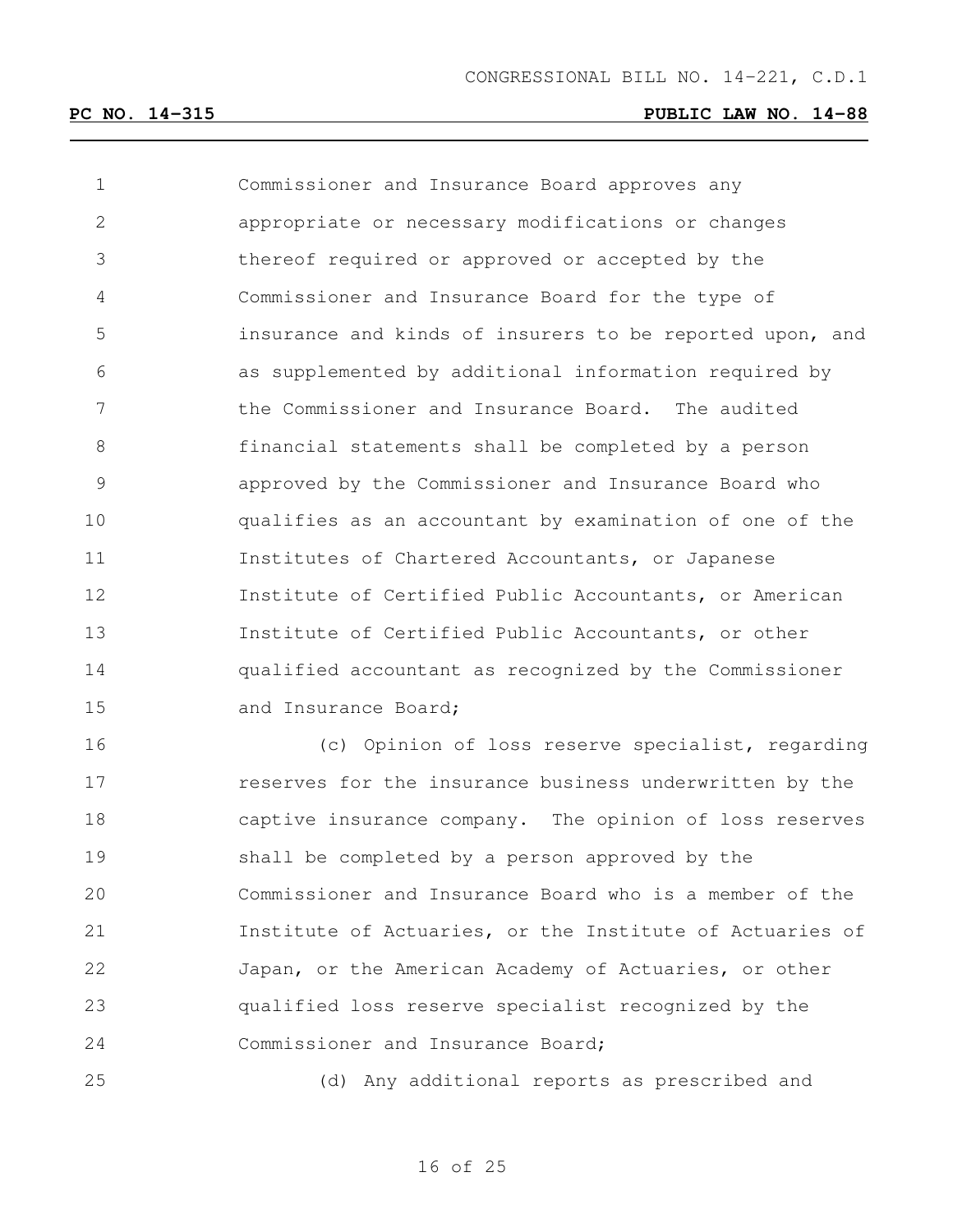| $\mathbf 1$   | requested by the Commissioner and Insurance Board."             |
|---------------|-----------------------------------------------------------------|
| 2             | Section 13. The Code of the Federated States of Micronesia,     |
| 3             | as amended, is hereby further amended by enacting a new section |
| 4             | 1011 of title 37 to read as follows:                            |
| 5             | "Section 1011. Examinations and Investigations.                 |
| 6             | (1) At least once in three years, and whenever the              |
| 7             | Commissioner and Insurance Board determines it to be            |
| 8             | prudent, the Commissioner shall personally, or by some          |
| $\mathcal{G}$ | competent person appointed by the Commissioner and              |
| 10            | Insurance Board, visit each captive insurance company           |
| 11            | and thoroughly inspect and examine its affairs to               |
| 12            | ascertain its financial condition, its ability to               |
| 13            | fulfill its obligations and whether it has complied with        |
| 14            | the provisions of this chapter. The Commissioner and            |
| 15            | Insurance Board may enlarge the aforesaid three-year            |
| 16            | period to five years, upon petition by the captive              |
| 17            | insurance company. The expenses and charges of the              |
| 18            | examination shall be paid to the Insurance Board by the         |
| 19            | captive insurance company examined within thirty days of        |
| 20            | receipt of the Insurance Board's warrants for the proper        |
| 21            | charges incurred for the examination.                           |
| 22            | (2) It shall be the duty of the captive insurance               |
| 23            | company under examination or investigation and any past         |
| 24            | or present officer, employee or insurance manager of the        |

captive insurance company to produce to the Insurance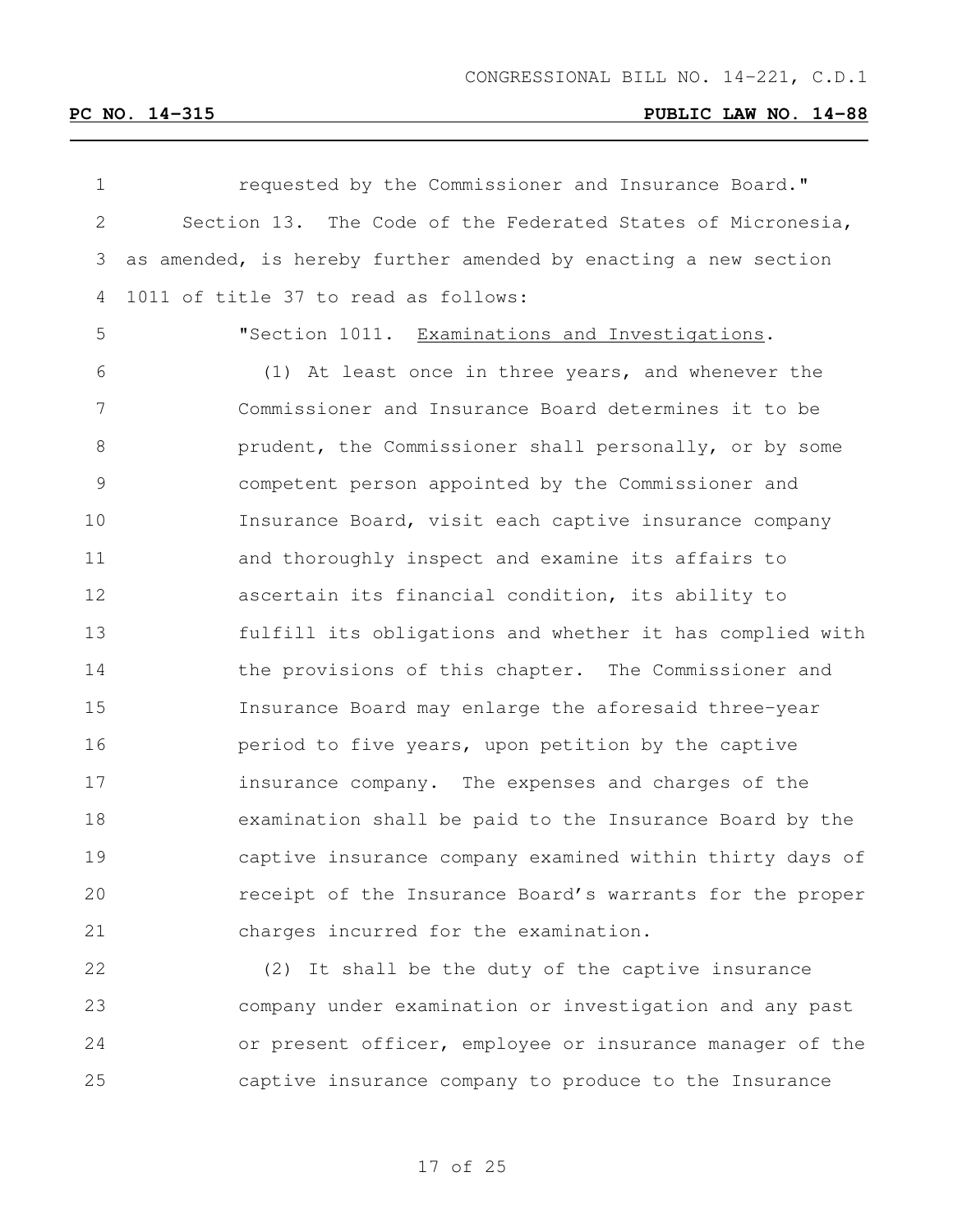| 1             | Board or Insurance Board's representative upon request,  |
|---------------|----------------------------------------------------------|
| $\mathbf{2}$  | all books, records and documents relating to the captive |
| 3             | insurance company under examination or investigation     |
| 4             | which are in its custody or control and otherwise to     |
| 5             | give to the Insurance Board or Insurance Board's         |
| 6             | representative all assistance in connection with the     |
| 7             | investigation which it is reasonably able to give.       |
| 8             | (3) All examination reports, preliminary examination     |
| $\mathcal{G}$ | reports or results, working papers, recorded             |
| 10            | information, documents and copies thereof produced by,   |
| 11            | obtained by or disclosed to the Insurance Board or any   |
| 12            | other person in the course of an examination made under  |
| 13            | this section are confidential and are not subject to     |
| 14            | subpoena and may not be made public by the Commissioner  |
| 15            | or Insurance Board or an employee or agent of the        |
| 16            | Commissioner or Insurance Board without the written      |
| 17            | consent of the company, except to the extent provided in |
| 18            | this subsection. Nothing in this subsection shall        |
| 19            | prevent the Commissioner or Insurance Board from using   |
| 20            | such information in furtherance of the Commissioner's    |
| 21            | and Insurance Board's regulatory authority under this    |
| 22            | The Commissioner and Insurance Board may, at<br>title.   |
| 23            | their discretion, grant access to such information to    |
| 24            | public officers having jurisdiction over the regulation  |
| 25            | of insurance in any other nation, or to law enforcement  |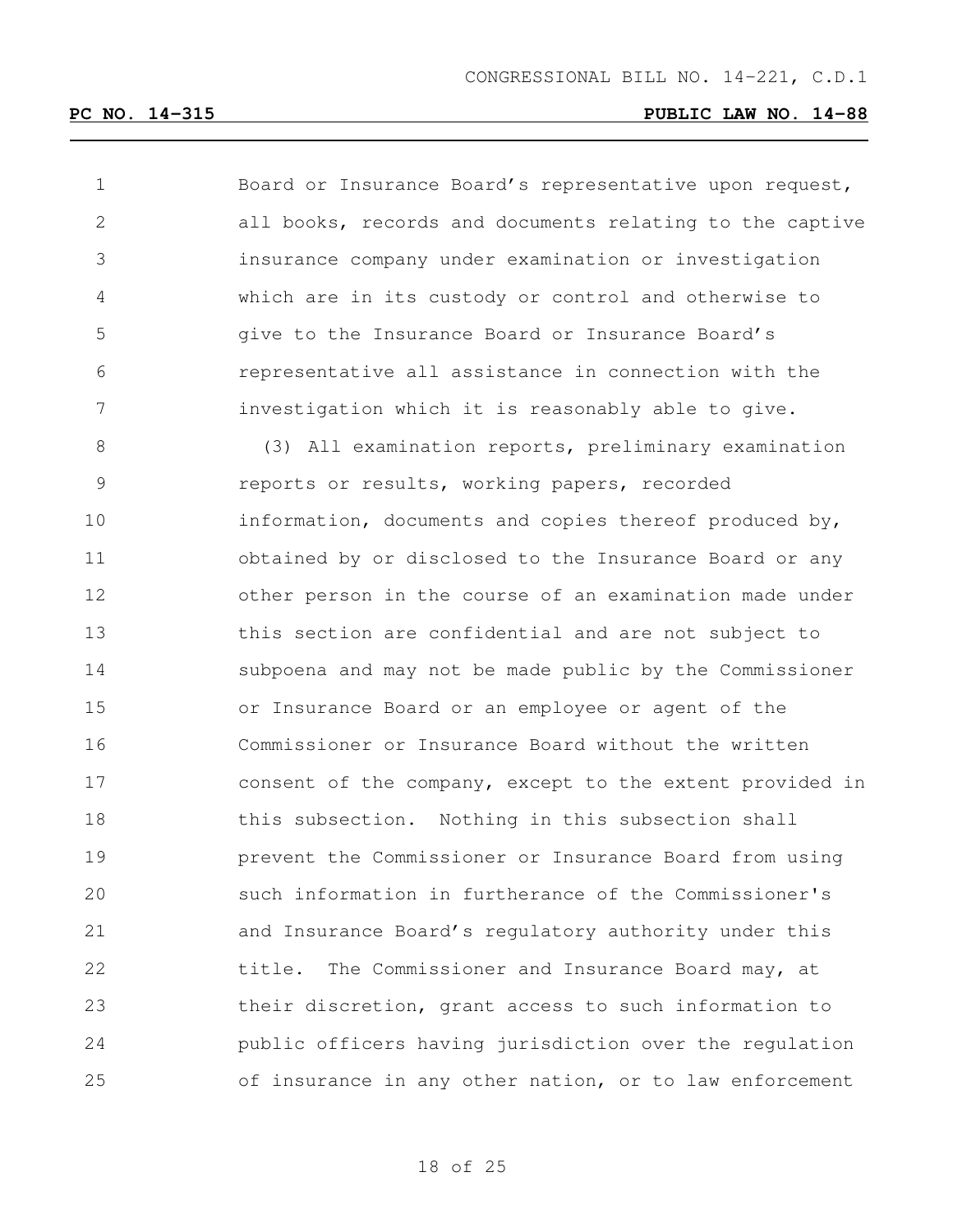| 1  | officers of the Federated States of Micronesia or any           |
|----|-----------------------------------------------------------------|
| 2  | other nation so long as such officers receiving the             |
| 3  | information agree in writing to hold it in a manner             |
| 4  | consistent with this section."                                  |
| 5  | Section 14. The Code of the Federated States of Micronesia,     |
| 6  | as amended, is hereby further amended by enacting a new section |
| 7  | 1012 of title 37 to read as follows:                            |
| 8  | "Section 1012. Grounds and procedures for suspension or         |
| 9  | revocation of license.                                          |
| 10 | (1) The license of a captive insurance company may be           |
| 11 | suspended or revoked by the Commissioner for any of the         |
| 12 | following reasons:                                              |
| 13 | (a) Insolvency or impairment of capital or                      |
| 14 | surplus;                                                        |
| 15 | (b) Failure to meet the requirements of section                 |
| 16 | 1007 of this title;                                             |
| 17 | (c) Refusal or failure to submit an annual                      |
| 18 | report, as required by this chapter, or any other report        |
| 19 | or statement required by law or by lawful order of the          |
| 20 | Commissioner;                                                   |
| 21 | (d) Failure to comply with the provisions of its                |
| 22 | own charter, bylaws or other organizational document;           |
| 23 | (e) Failure to submit to or pay the cost of                     |
| 24 | examination or any legal obligation relative thereto, as        |
| 25 | required by this chapter;                                       |
|    |                                                                 |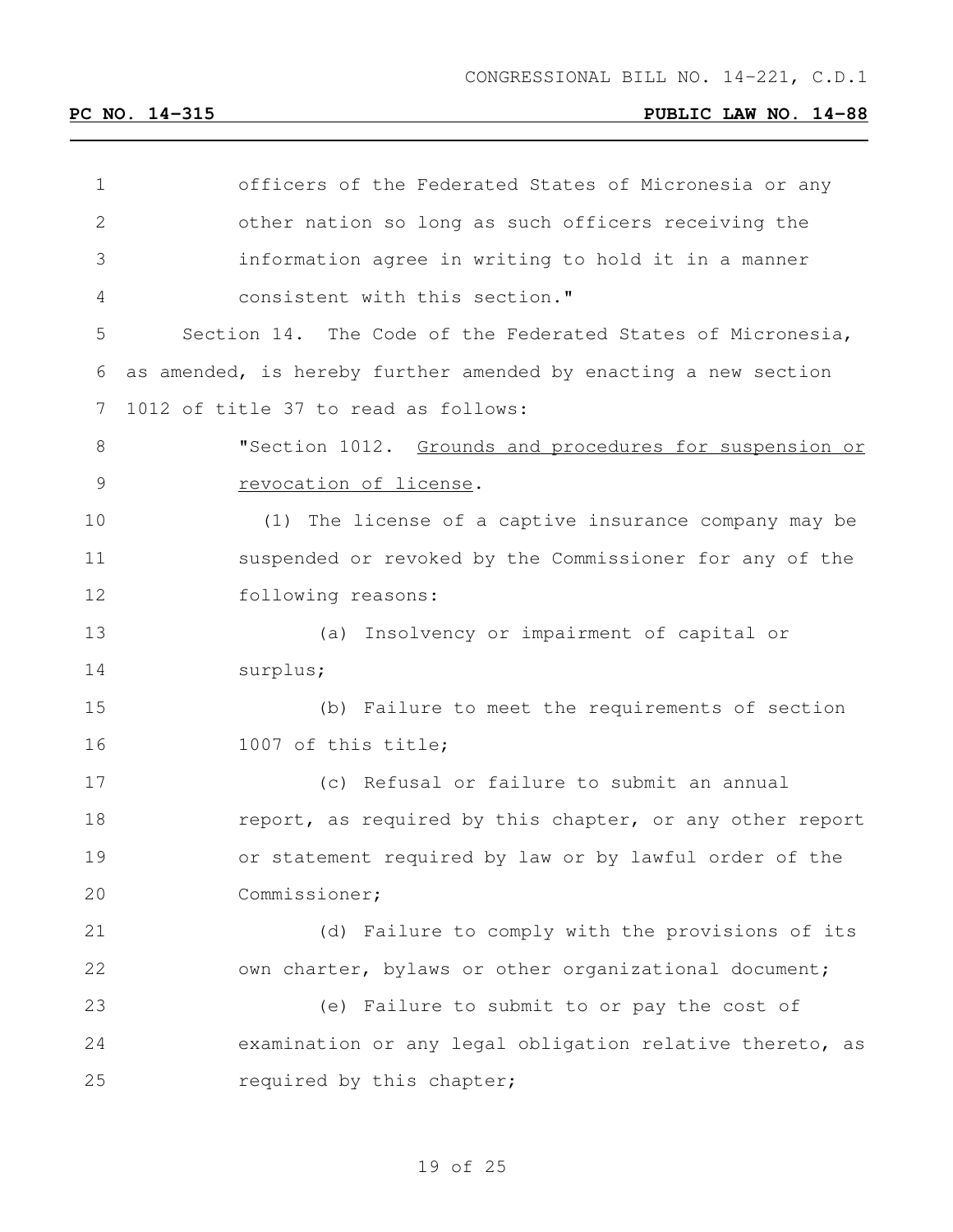(f) Use of methods that, although not otherwise specifically prohibited by law, nevertheless render its operation detrimental or its condition unsound with respect to the public or to its policyholders; or (g) Failure otherwise to comply with the laws of the Federated States of Micronesia. (2) If the Insurance Board finds, upon examination, hearing, or other evidence, that any captive insurance company has violated any provision of subsection (1) of 10 this section, the Insurance Board may suspend or revoke such company's license if the Insurance Board deems it 12 in the best interest of the public and the policyholders of such captive insurance company, notwithstanding any other provision of this title. (3) Appeals from agency action may be made pursuant to Title 17 of the Code of the Federated States of Micronesia." Section 15. The Code of the Federated States of Micronesia, as amended, is hereby further amended by enacting a new section 1013 of title 37 to read as follows: **"Section 1013.** Legal Investments. (1) Each captive insurance company shall be allowed to invest any of its funds without limitation in any government obligation issued by and backed by the full faith and credit of the Government of the United States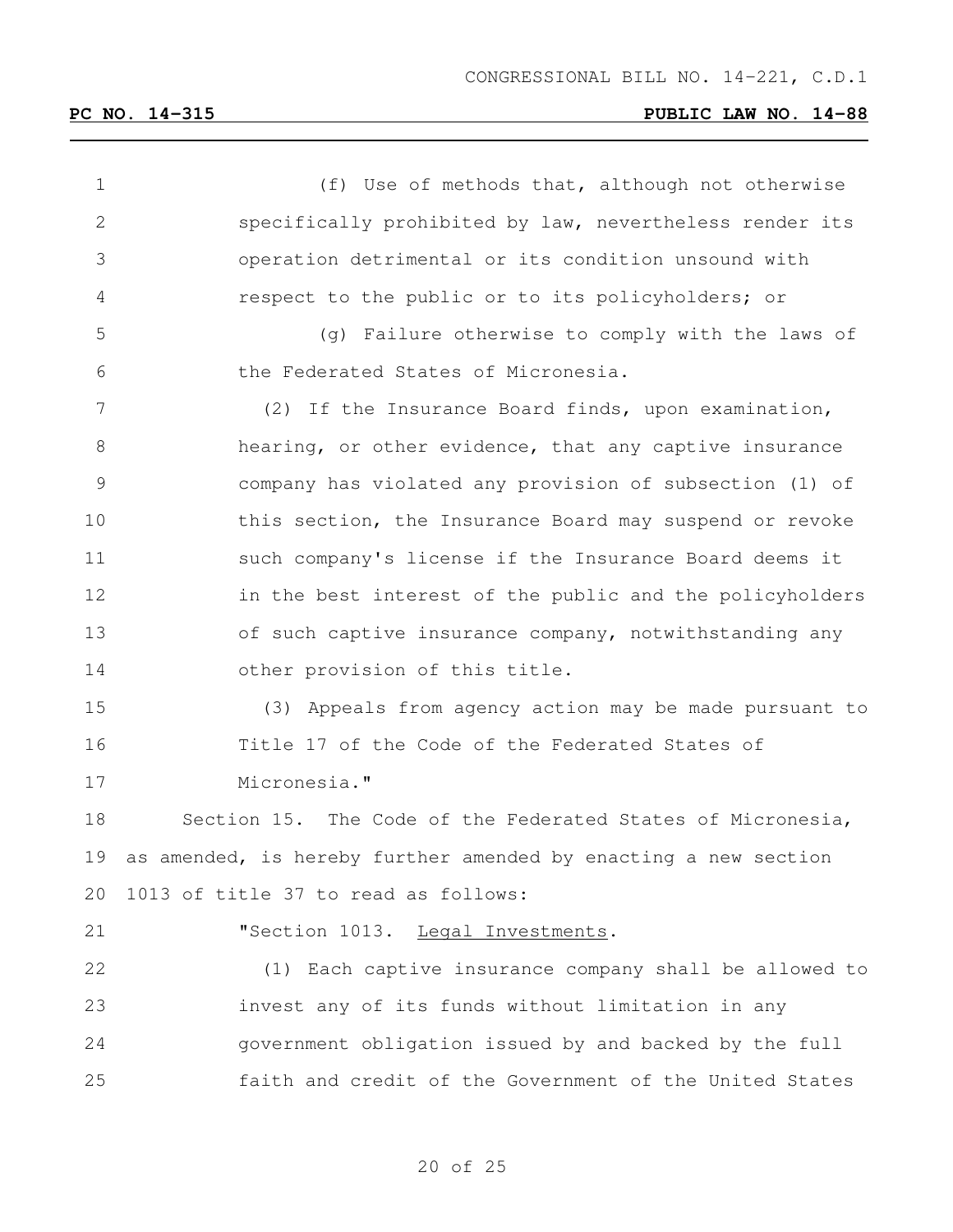| $\mathbf 1$     | of America or the Government of Japan.                      |
|-----------------|-------------------------------------------------------------|
| $\mathbf{2}$    | (2) Each captive insurance company shall be allowed to      |
| 3               | invest in any type of investment subject to a limitation    |
| 4               | of 10% of total captive insurance company assets in any     |
| 5               | one issuer, if that investment is rated by one of the       |
| 6               | following:                                                  |
| $7\phantom{.0}$ | (a) Rating and Investment Information, Inc.                 |
| $8\,$           | rating of BBB or higher;                                    |
| 9               | (b) Moody's rating of Baa3 or higher;                       |
| 10              | (c) S&P rating of BBB- or higher;                           |
| 11              | (d) Fitch rating of BBB- or higher;                         |
| 12              | (3) Other investments as approved by the Insurance          |
| 13              | Board;                                                      |
| 14              | (4) A captive insurance company may make a loan to or       |
| 15              | an investment in its parent company or affiliates up to     |
| 16              | 50% of total captive insurance company assets, subject      |
| 17              | to the approval of the Insurance Board. Any such loan       |
| 18              | or investment must be evidenced by documentation            |
| 19              | approved by the Insurance Board. Loans of minimum           |
| 20              | capital and surplus funds required by section 1007 are      |
| 21              | prohibited.                                                 |
| 22              | The Commissioner and Insurance Board may prohibit<br>(5)    |
| 23              | or limit any investment that threatens the solvency or      |
| 24              | liquidity of any such captive insurance company."           |
| 25              | Section 16. The Code of the Federated States of Micronesia, |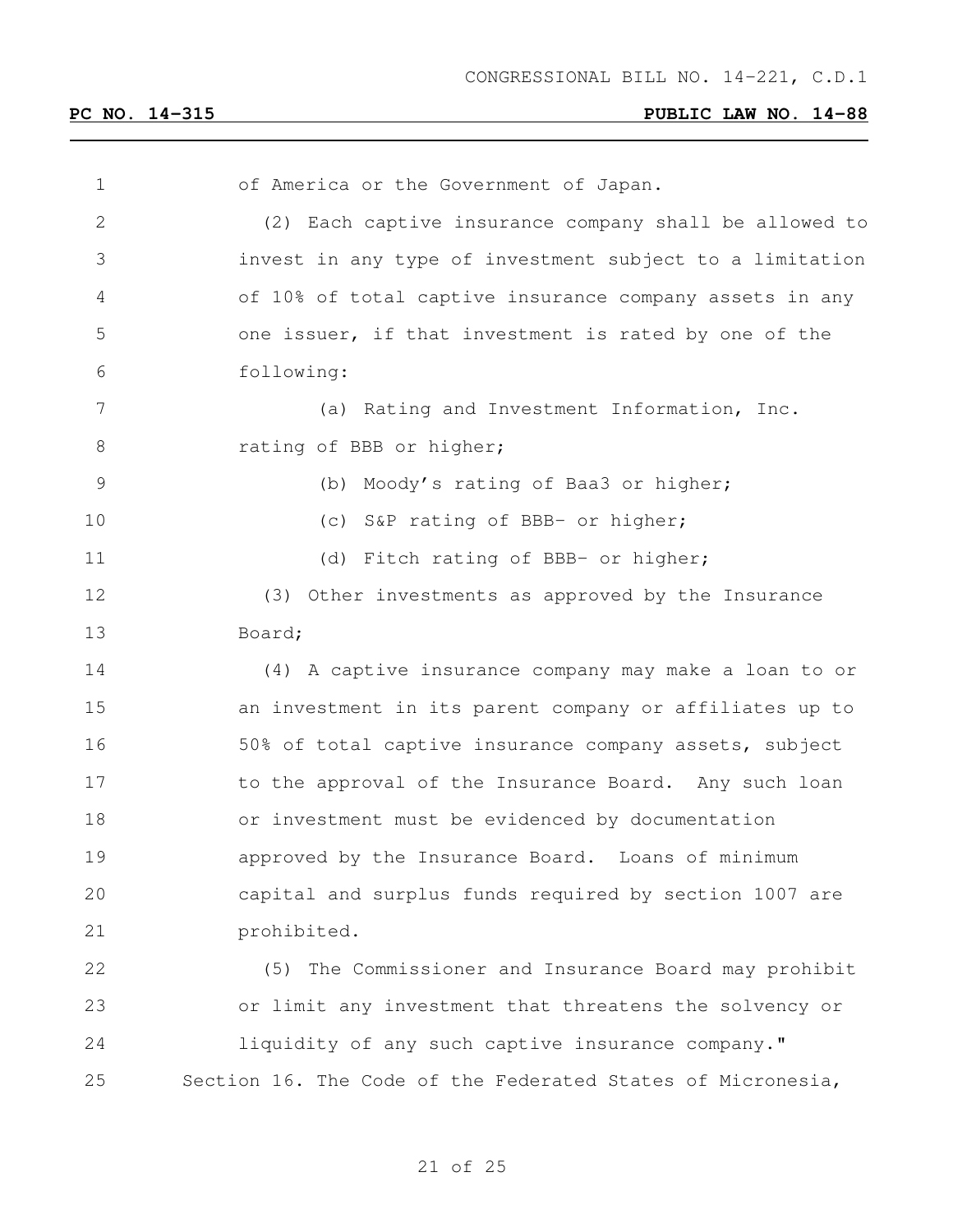| $\mathbf 1$    | as amended, is hereby further amended by enacting a new section |
|----------------|-----------------------------------------------------------------|
| $\mathbf{2}$   | 1014 of title 37 to read as follows:                            |
| $\mathfrak{Z}$ | "Section 1014. Reinsurance.                                     |
| 4              | (1) Any captive insurance company may provide                   |
| 5              | reinsurance on risks ceded by any other insurer only            |
| 6              | upon approval by the Insurance Board.                           |
| $\overline{7}$ | (2) Any captive insurance company may take credit for           |
| $\,8\,$        | reserves on risks ceded to a reinsurer; provided that no        |
| 9              | captive insurance company shall cede risks without the          |
| 10             | approval of the Insurance Board.                                |
| 11             | (3) Any captive insurance company may take credit for           |
| 12             | the reinsurance of risks or portions of risks ceded to a        |
| 13             | pool, exchange or association acting as a reinsurer             |
| 14             | which has been authorized by the Insurance Board. The           |
| 15             | Insurance Board may require any other documents,                |
| 16             | financial information or other evidence that such a             |
| 17             | pool, exchange or association will be able to provide           |
| 18             | adequate security for its financial obligations.<br>The         |
| 19             | Insurance Board may deny authorization or impose any            |
| 20             | limitations on the activities of a reinsurance pool,            |
| 21             | exchange or association that, in the Insurance Board's          |
| 22             | judgment, are necessary and proper to provide adequate          |
| 23             | security for the ceding captive insurance company and           |
| 24             | for the protection and consequent benefit of the public         |
| 25             | at large."                                                      |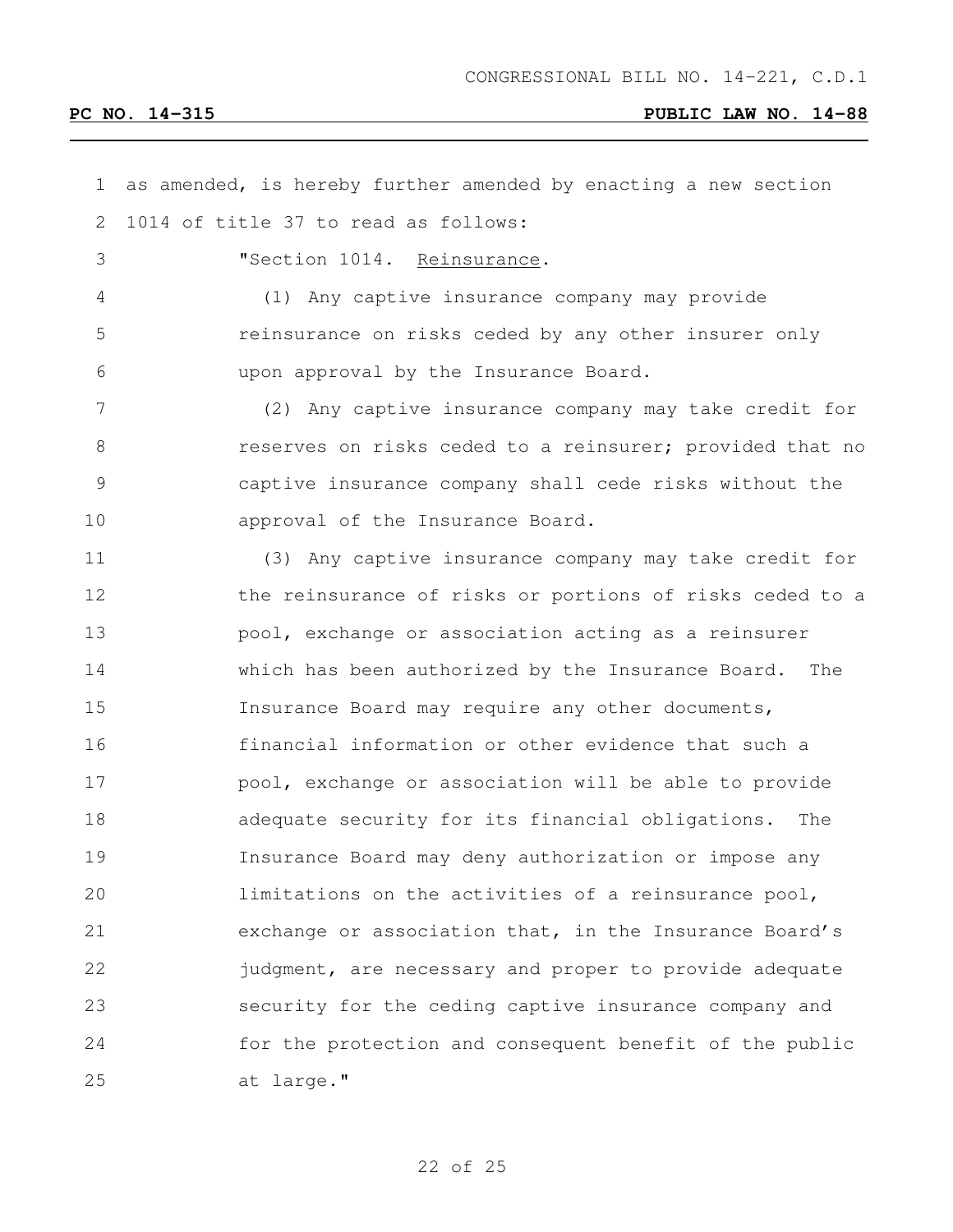| $\mathbf 1$   | Section 17. The Code of the Federated States of Micronesia,     |
|---------------|-----------------------------------------------------------------|
| $\mathbf{2}$  | as amended, is hereby further amended by enacting a new section |
| 3             | 1015 of title 37 to read as follows:                            |
| 4             | "Section 1015. Tax on Premium Collected.                        |
| 5             | (1) Each captive insurance company shall pay into the           |
| 6             | General Fund of the Federated States of Micronesia on or        |
| 7             | before June 1 of each year, a tax on gross premiums as          |
| 8             | follows:                                                        |
| $\mathcal{G}$ | (a) .05 percent of gross premiums for insurance                 |
| 10            | written on all risks or property resident, situated or          |
| 11            | located within the Federated States of Micronesia, and          |
| 12            | on risks and property situated elsewhere upon which no          |
| 13            | premium tax is otherwise paid during the year ending on         |
| 14            | the preceding March 31, less return premiums and less           |
| 15            | any reinsurance accepted;                                       |
| 16            | (b) The annual maximum aggregate tax on premiums                |
| 17            | to be paid by a captive insurance company calculated            |
| 18            | under subsection (a) of this section shall be                   |
| 19            | \$20,000.00.                                                    |
| 20            | (2) Two or more captive insurance companies under               |
| 21            | common ownership and control shall be taxed, as though          |
| 22            | they were a single captive insurance company.                   |
| 23            | (a) For the purposes of this section common                     |
| 24            | ownership and control shall mean:                               |
| 25            | (i) in the case of stock corporations, the                      |
|               |                                                                 |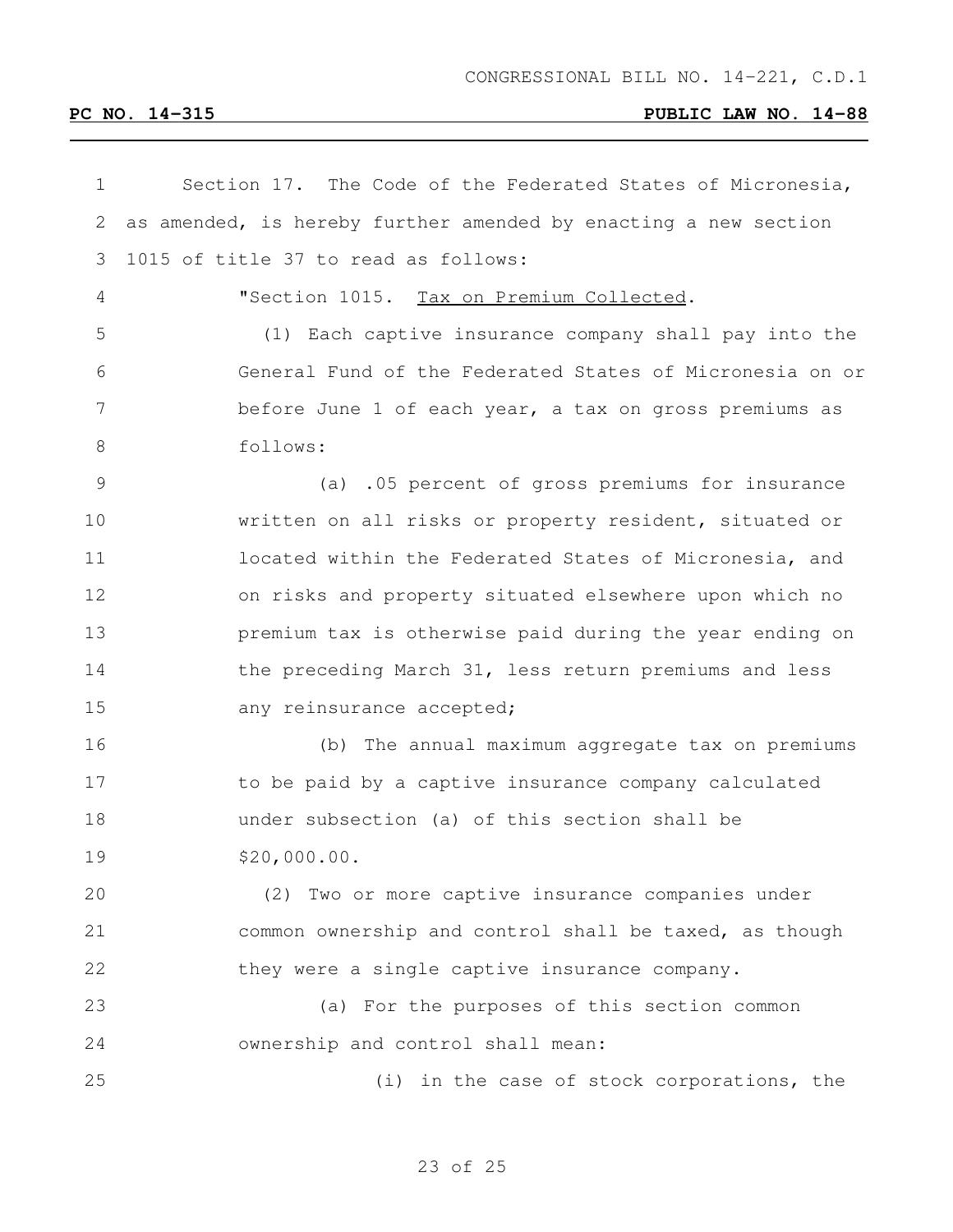| $\mathbf 1$   | direct or indirect ownership of 80 percent or more of           |
|---------------|-----------------------------------------------------------------|
| $\mathbf{2}$  | the outstanding voting stock of two or more corporations        |
| 3             | by the same shareholder or shareholders; and                    |
| 4             | (ii) in the case of mutual corporations, the                    |
| 5             | direct or indirect ownership of 80 percent or more of           |
| 6             | the surplus and the voting power of two or more                 |
| 7             | corporations by the same member or members.                     |
| $\,8\,$       | (3) Annually, ten percent of the premium tax revenues           |
| $\mathcal{G}$ | collected pursuant to this section or \$150,000,                |
| 10            | whichever is greater shall be transferred to the                |
| 11            | Insurance Board for the regulation of captive insurance         |
| 12            | companies under this chapter.                                   |
| 13            | (4) The tax provided for in this section shall be               |
| 14            | calculated on an annual basis, notwithstanding policies         |
| 15            | or contracts of insurance or contracts of reinsurance           |
| 16            | issued on a multiyear basis. In the case of multiyear           |
| 17            | policies or contracts, the premium shall be prorated for        |
| 18            | purposes of determining the tax under this section."            |
| 19            | The Code of the Federated States of Micronesia,<br>Section 18.  |
| 20            | as amended, is hereby further amended by enacting a new section |
| 21            | 1016 of title 37 to read as follows:                            |
| 22            | "Section 1016.<br>Requlations. The Insurance Board may          |
| 23            | establish and from time to time amend such regulations          |
| 24            | relating to captive insurance companies as are necessary        |
| 25            | to enable the Insurance Board to carry out the                  |